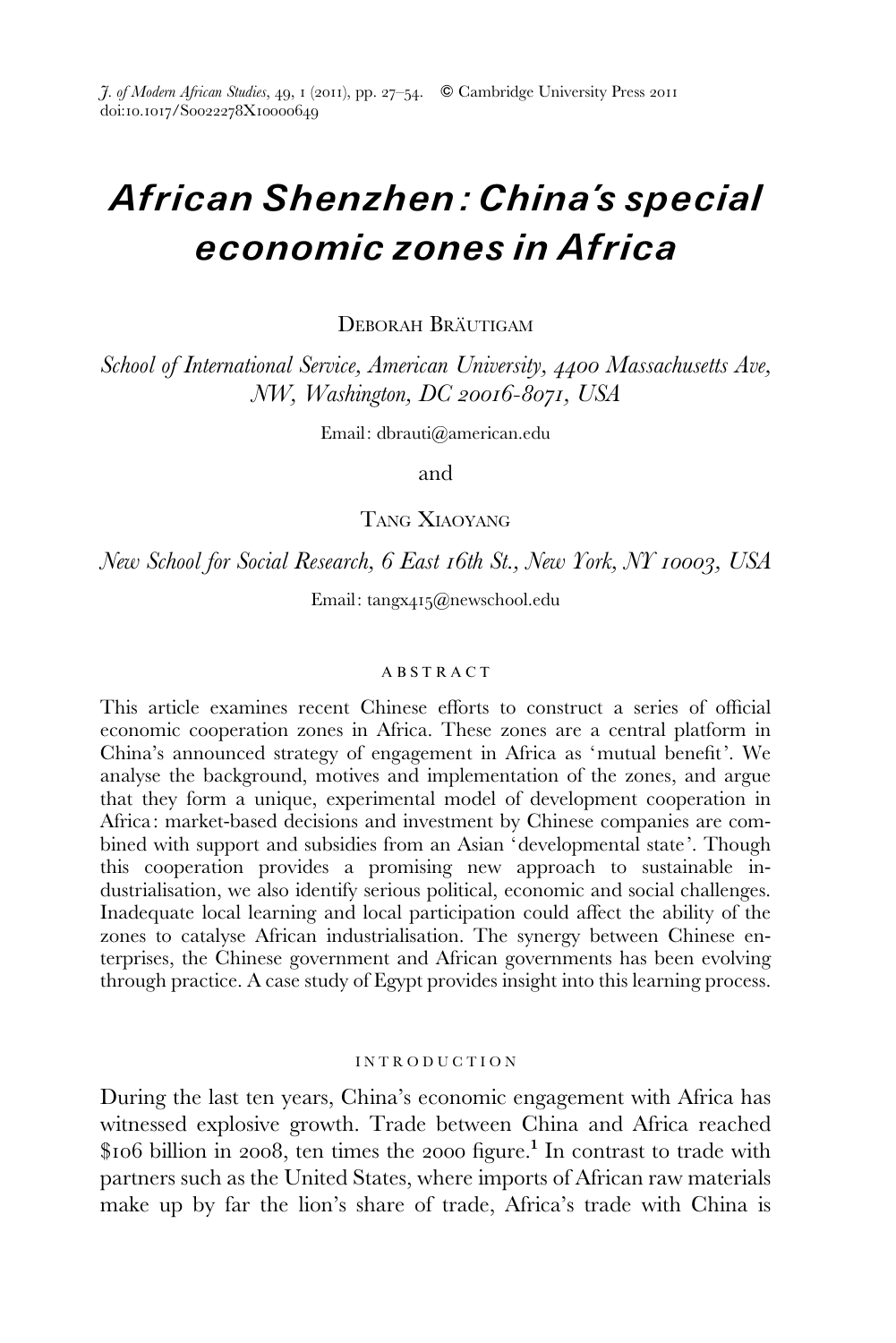relatively balanced, with African countries importing around \$50 billion of Chinese goods in 2008. Chinese foreign direct investment (FDI) statistics are notoriously unreliable, but near-weekly announcements of significant commitments to invest suggest that the actual increases in FDI are likely to be far higher than the official annual figures, which record a rise from \$74. 8 million in 2003 to \$5. 49 billion in 2008 (MOFCOM 2009). In 2007, at the annual meeting of the African Development Bank, held for the first time in Shanghai, the president of China's Export–Import Bank announced plans to commit at least \$20 billion in export-related finance across Africa over the following three years.

The impact of China's economic engagement in Africa is hotly debated. Some argue that it is neo-colonial in nature: almost exclusively about getting access to natural resources. Further, the influx of competitive Chinese products, small-scale Chinese traders, and Chinese labour in infrastructure projects is seen as a serious threat to African manufacturers, market vendors, and workers. In this view, Chinese engagement is unlikely to benefit Africa's long-term development (Marysse & Geenen 2009: 392).

On the other hand, the Chinese have regularly announced pledges of state-sponsored 'economic cooperation' with Africa. As part of these pledges, China's Ministry of Commerce (MOFCOM) is supporting the development of six (possibly seven) economic and trade cooperation zones in five (possibly six) African countries. Chinese enterprises have also set up a handful of industrial zones outside the MOFCOM programme. Chinese leaders describe these cooperation zones as an important measure to help African countries develop industries and expand local employment (People's Daily 2010). Still, some worry that the zones might be primarily 'political' investments, linked to Beijing's long-term geo-strategic ambitions, and unlikely to foster sustainable local development (Gayan 2008). Relatedly, others fear that they may be intended primarily for transshipment of Chinese products, for relabelling and re-export to protected markets as 'African' products.

In a similar vein, many development experts are sceptical about the zones' prospects as tools for an industrial revival on the continent. African countries have mixed experiences with industrial or export processing zones. It is true that some African countries do have notable, marketdriven, 'bottom-up' clusters of industries such as the footwear cluster in Aba and the vehicle parts cluster in Nnewi in Nigeria (Bräutigam 1997; Meagher 2010; Zeng 2008). Yet these spontaneous clusters have significant weaknesses, notably poor infrastructure, weak linkages to modern sources of innovation and technology, and a general absence of government support. The first formal export processing zones were established in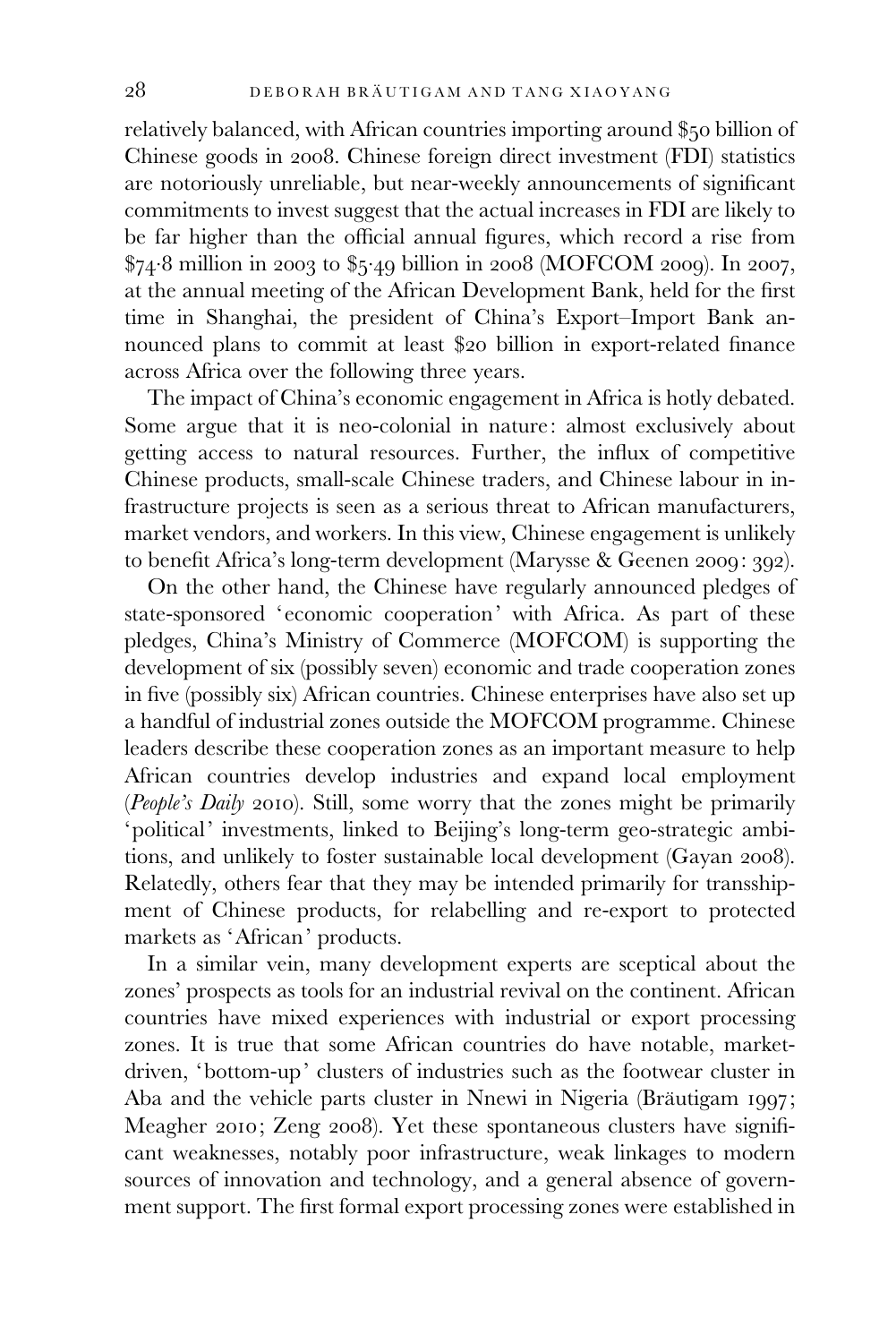sub-Saharan Africa in 1971, in Mauritius, and were widely regarded as a success. By 2009, about two dozen African countries had hosted various forms of special economic zone (SEZs), including export processing zones (EPZ), free trade zones (FTZ) and industrial parks. However, for reasons discussed briefly below, the general outcome of SEZs in Africa, especially in sub-Saharan Africa, has been lacklustre. In some countries, zones are only partially functioning; some have even been abandoned.

These two sets of concerns are related. Chinese zones will be successful if they attract significant local and foreign investment, create African employment, promote exports and elevate industrial competitiveness in African countries in an environmentally and socially sustainable manner. Conversely, if these zones end up as isolated Chinese enclaves; do not employ Africans or employ them only at the lowest levels; fail to transfer or diffuse technology and 'know-how' (including the knowledge of how to effectively market the zones) to local people; attract industries that are simply more polluting or adopt worker safety standards that are lower than those outside the zones; or serve as uneconomic 'prestige projects' offered merely in exchange for other benefits such as access to resources, fears about Chinese exploitation would be confirmed.

Very little research has been done on the Chinese zones.<sup>2</sup> Some of their most basic aspects are still unclear to many people, even the most obvious question as to which of the many media stories about Chinese zones are about the 'official' zones that enjoy Chinese government support. Understanding that they are still at an early stage of development, this article aims to describe how the Sino-African economic cooperation zones were conceived and initiated, and how they are progressing during implementation. Based primarily on field research and interviews in China, Zambia, Egypt, Nigeria, Sierra Leone, Mauritius, Uganda and Ethiopia between 2007 and 2009, we investigate three major sets of questions: (1) How did the official zones come to be located in these particular countries, and what does this tell us about China's strategy for Africa ?  $(2)$  How are these zones being designed and developed? In particular, what role does the Chinese government play, and what role is played by profit-seeking enterprises ? (3) What issues have arisen during implementation that might affect the developmental prospects of these zones ? The second section provides an overview of the background and history of the zones. The third section examines the roles and responsibilities of the three main parties to the zones, the fourth section uses a case study in Egypt to illustrate the opportunities and risks, while the fifth section discusses a number of strategic issues related to the zones, and the sixth section concludes. We focus only on the 'official' zones, i.e. those pilot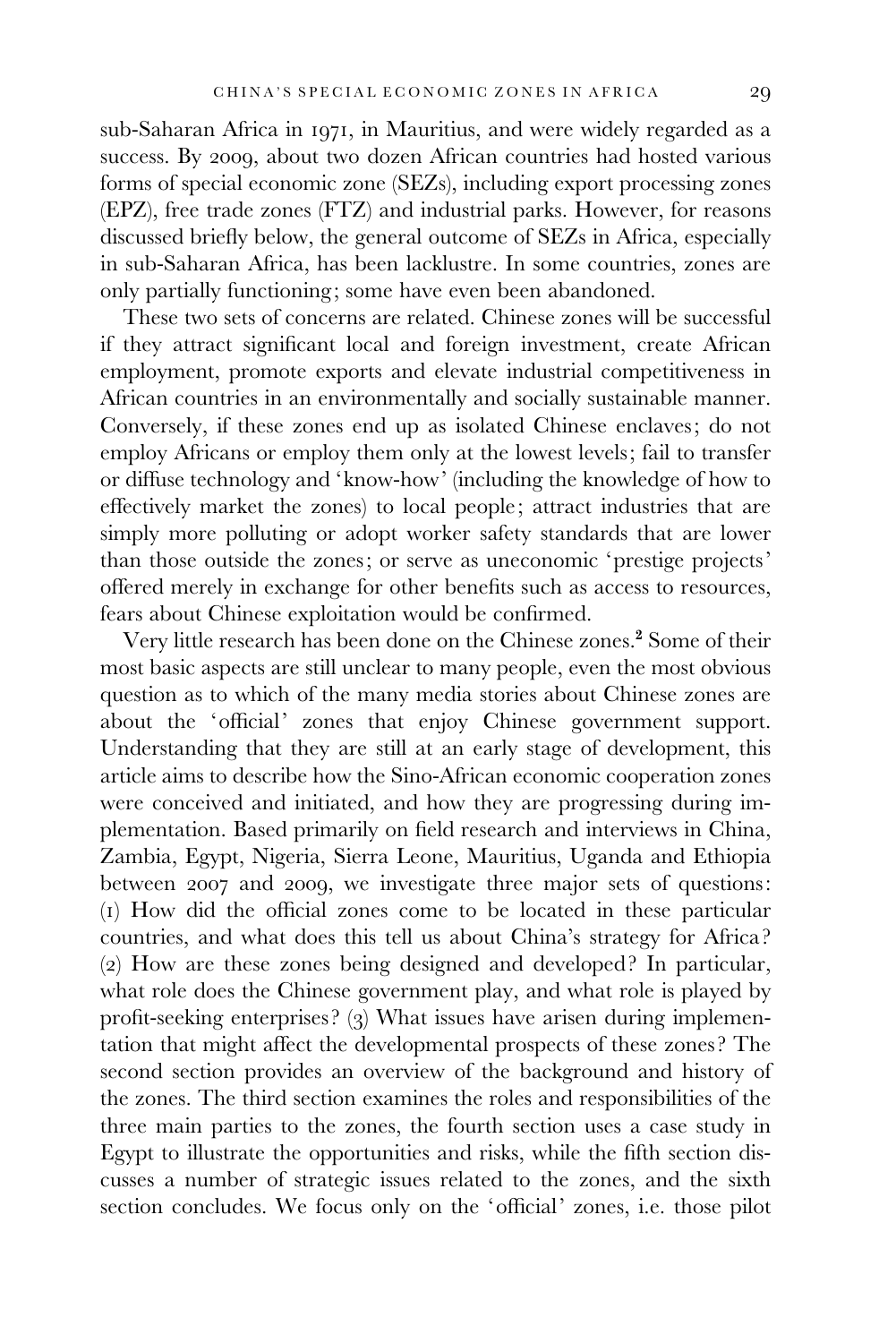zones selected for support from the Chinese government under a programme first announced in 2006. Although Chinese companies have begun to develop other zones outside the pilot programme, these are beyond the scope of our research.

## OVERVIEW OF CHINA'S ECONOMIC COOPERATION ZONES IN AFRICA

Although special economic zones first appeared in places like Puerto Rico (1951), Ireland's Shannon Airport (1959) and Taichung, Taiwan (1965), mainland China is the world's foremost success story in using SEZs to build up industrial capacity (FIAS 2008; Graham 2004; Knoth 2000). The creation of SEZs played a strategic role in China's early economic reforms. In 1979, four zones – Shenzhen, Zhuhai, Shantou and Xiamen – were set up as experiments in the management of market liberalisation, and as magnets for foreign investment. Despite a slow start, these SEZs proved to be incubators for significant structural transformation. Shenzhen, in particular, grew from a fishing village to an industrialised metropolis within a generation. In 1988, the entire island of Hainan became an SEZ and in 1990, a large part of Shanghai, China's biggest city, was restructured as the Pudong New Area zone. Today China hosts at least a hundred zones in a growing variety: free trade, economic and technological development, and high-tech zones. Chinese officials candidly analyse these zones as being quite positive in fostering growth, employment and an investment-friendly environment, but admit that there are trade-offs, particularly with regard to social and environmental costs (interview, November 2009, Beijing).

In 2006, as part of the implementation of its eleventh five-year plan, and in keeping with the expansion of policies in support of trade and overseas investment (sometimes called 'Going Global' or  $\zeta_{0}$  Chuqu), the Chinese government indicated that it would establish up to fifty overseas economic and trade cooperation zones worldwide, without giving a timeframe (Bräutigam 2009). The Beijing summit of the Forum on China-Africa Cooperation (FOCAC) held in November 2006 pledged that three to five of these would be located in Africa.

It is clear that these zones were in part intended to fulfil 'soft power' political goals, in particular demonstrating the efficacy of some aspects of China's development model and sharing it with friendly countries. Yet this is not the whole picture by any means. The zones were also intended to help China's own restructuring, allowing the labour intensive, less competitive, 'mature' industries, such as textiles, leather goods and building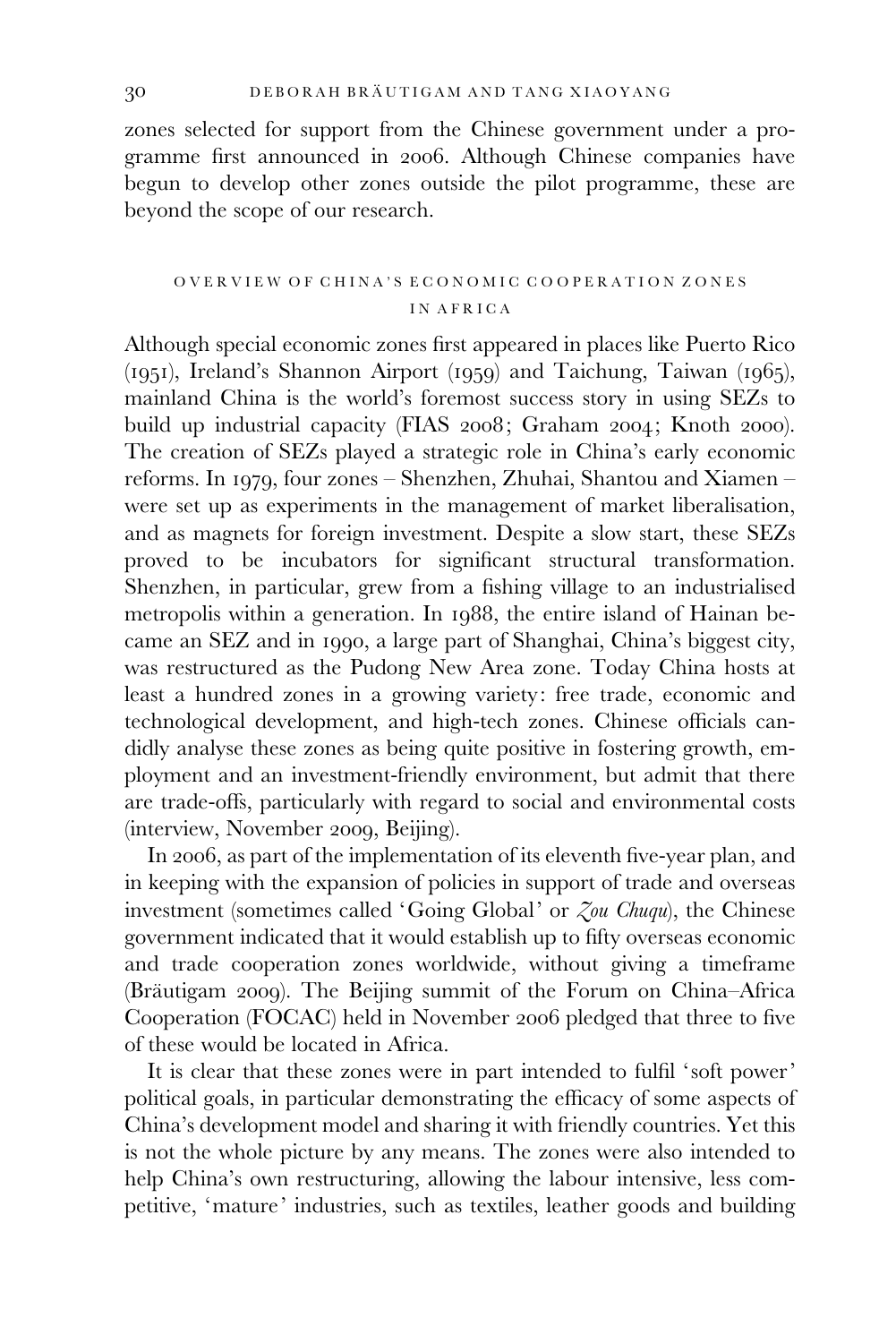materials to move offshore.<sup>3</sup> Comments by Chinese officials reinforce this interpretation. For example, the Chinese ambassador to Zambia (the location of one of the zones) put it thus:

We also would like to introduce mature Chinese enterprises with comparative advantages to Zambia to help address the country's over-reliance on import of consumer and manufactured goods. Therefore, the establishment of the Cooperation Zone can help both Zambia develop and mature Chinese industries redeploy and win more space of development at home.

### Southern Weekly 2010

When it became clear in 2006 that China was offering an innovative new programme, more than ten African governments expressed interest in hosting cooperation zones (Bo 2006). However, to make the zones sustainable, the Chinese government decided that China's own companies would take the lead in developing them. To that end, MOFCOM held two rounds of tenders, in 2006 and 2007. More than 120 Chinese companies proposed projects. Judged by a panel of experts who considered their market potential and overall feasibility, host country investment environment and degree of support, and the capacity of the developer, nineteen zones were selected. Among them, seven were in Africa – in Algeria, Egypt, Ethiopia, Mauritius, Nigeria (two), and Zambia (Table 1). Some countries that had expressed strong interest in hosting a zone, such as Tanzania and Cape Verde, did not receive one. This is more evidence that the decision was not political, but depended on the results of the tender.

By mid 2010, six zones were under construction in Africa, while the Algerian zone had stalled because of unexpected changes in Algeria's legislation governing foreign investment. MOFCOM stopped holding further tenders after 2007, awaiting the initial results of its pilot projects. However, some individual Chinese enterprises have continued to establish, expand, or propose new industrial parks or free trade zones in Africa on their own, including in Nigeria, Sierra Leone, Uganda, Botswana and South Africa.

As Table 1 suggests, the sectors, developers, and even the size, of these zones vary considerably. There is no single 'Chinese model' of overseas cooperation zone. Only one zone will concentrate on mineral processing, while the others will mainly focus on manufacturing. This also provides more evidence for a view that Chinese intentions in Africa range far beyond natural resource extraction. The zones in Ethiopia and Mauritius are 100% Chinese-owned, while the others are joint ventures, usually with African national or state-level governments as minority partners. For example, Nigeria's Ogun State government holds 18% of the shares in the Ogun zone, while the government of Lagos State and Lekki Worldwide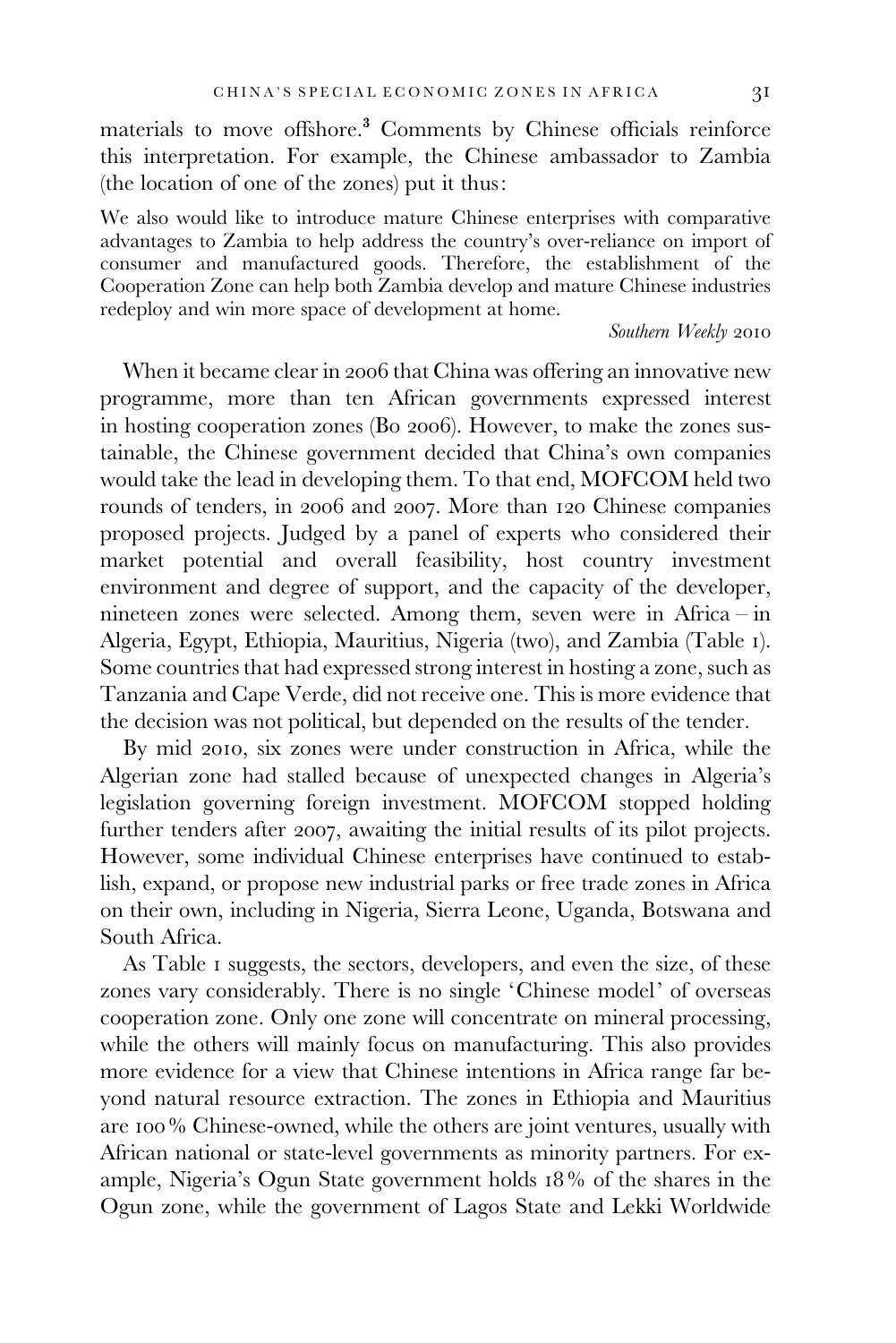| Country                                                    | <b>Size</b>                                                                                          | Planning<br>initiated | Status as of late 2010                                   | Developers                                                                                                                                                            | Industry focus                                                                                                             |
|------------------------------------------------------------|------------------------------------------------------------------------------------------------------|-----------------------|----------------------------------------------------------|-----------------------------------------------------------------------------------------------------------------------------------------------------------------------|----------------------------------------------------------------------------------------------------------------------------|
| $(i)$ Zambia<br>Chambishi<br>and Lusaka<br>subzone         | $11.58$ km <sup>2</sup><br>$(7.98 \text{ km}^2)$<br>startup $2 \text{ km}^2$<br>Lusaka: $5 \, km^2$  | 2003                  | In operation & under<br>construction Lusaka:<br>planning | China Nonferrous Mining Group<br>(CNMC group)                                                                                                                         | Copper and cobalt processing<br>Lusaka: garments, food, appliances,<br>tobacco, electronics                                |
| $(2)$ Egypt Suez                                           | $5.08 \text{ km}^2$ , startup<br>$1.07 \text{ km}^2$                                                 | 1994                  | In operation & under<br>construction                     | Tianjin TEDA, CADF, Egypt-China<br>Corporation for Investment (ECCI),<br>Tianjin Suez International Cooperation<br>Co.                                                | Textiles & garments, petroleum<br>equipment, automobile assembly,<br>electronics assembly                                  |
| $(3)$ Nigeria<br>Lekki                                     | $30 \text{ km}^2$ , Phase I<br>to km <sup>2</sup> , start-up<br>$3.5 \text{ km}^2$                   | 2003                  | Under construction                                       | China Civil Engineering Construction,<br>Jiangning Development Corp., Nanjing<br>Beyond, China Railway, Lagos State<br>(20 %): Lekki Worldwide Investments<br>Limited | Transportation equipment, textile<br>& light industries, home appliances<br>& telecommunication. Possible<br>oil refinery. |
| $(4)$ Nigeria<br>Ogun                                      | $\frac{1}{2}$ too km <sup>2</sup> , ist phase<br>$20 \text{ km}^2$ , start-up<br>$2.5 \text{ km}^2$  | Early $2004$          | Under construction                                       | Guangdong Xinguang, South China<br>Developing Group, Ogun State<br>Government                                                                                         | Construction materials & ceramics,<br>ironware, furniture, wood<br>processing, medicine, computers,<br>lighting            |
| $(5)$ Mauritius<br>Originally<br>Tianli,<br>renamed Jinfei | $2.11 \text{ km}^2$ , start-up<br>$0.75$ km <sup>2</sup>                                             | $2006 - 7$            | Under construction                                       | Shanxi-Tianli Group, Shanxi Coking<br>Coal Group, Taiyuan Iron & Steel<br>Company                                                                                     | Manufacturing (textile, garment,<br>machinery, hi-tech), trade, services<br>(tourism, finance, education)                  |
| $(6)$ Ethiopia<br>Oriental<br>(Eastern)                    | $2 \text{ km}^2$ , start-up<br>$\frac{1}{2}$ km <sup>2</sup> with<br>$\log km^2$<br>reservation area | $2006 - 7$            | Under construction                                       | Yonggang (quit), Qiyuan Group,<br>Jianglian Int'l trade, Yangyang Asset<br>management and Zhangjiagang Free<br>Trade Zone (not shareholder)                           | Electric machinery, steel &<br>metallurgy and construction<br>materials                                                    |
| $(7)$ Algeria<br><b>Jiangling</b>                          | $5 \text{ km}^2$ , ist phase<br>$I2$ km <sup>2</sup>                                                 | $2006 - 7$            | Approved but<br>suspended                                | <b>Jiangling Automobile, Zhongding</b><br>International                                                                                                               | Automobile assembly, construction<br>materials                                                                             |

# TABLE 1 Overview of China's official African trade and economic cooperation zones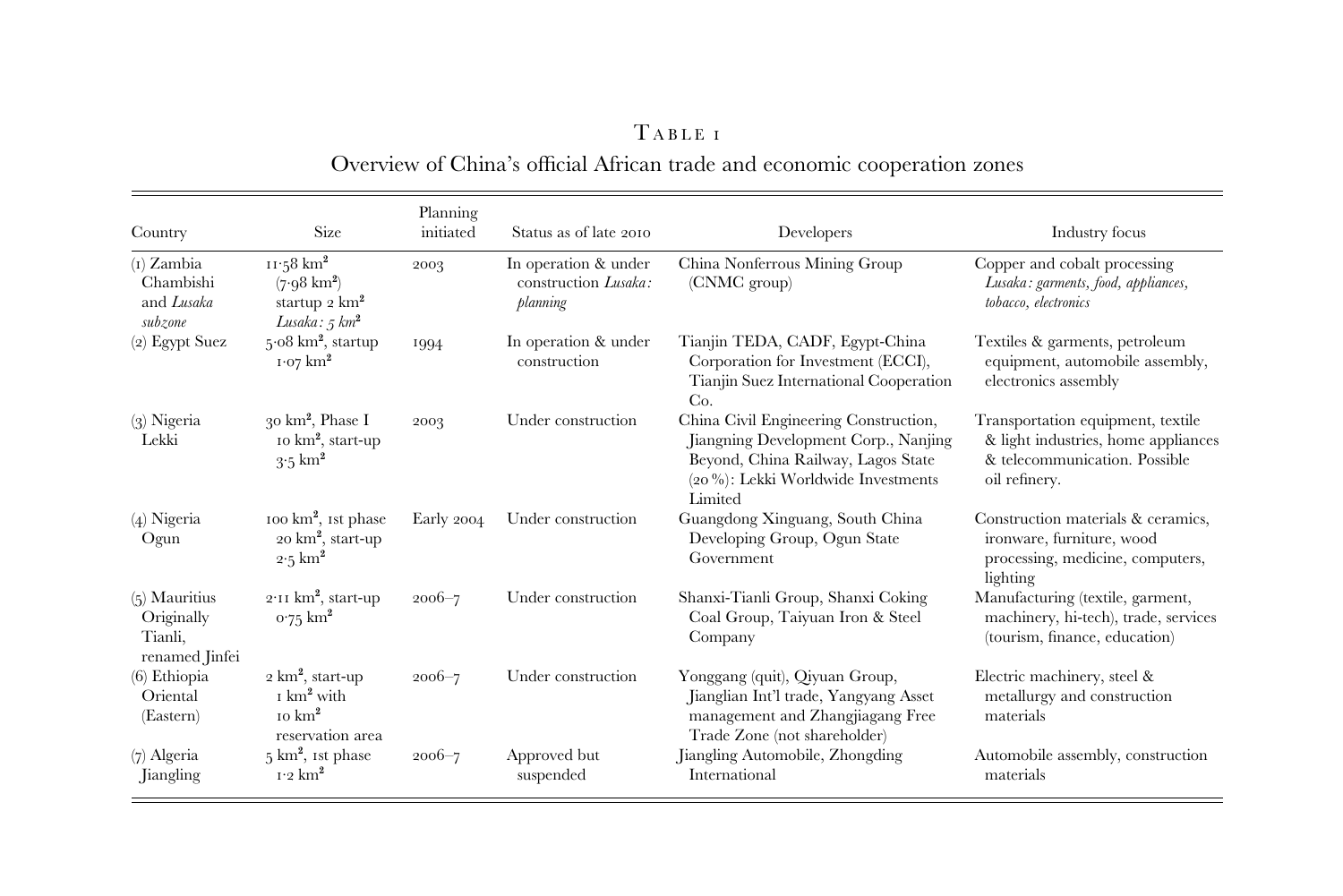Investments Ltd. (an investment company owned by Lagos State) hold 40% of the shares in the Lekki zone. An Egyptian consortium holds about 20% of the shares in the Suez zone.

Some of the zone projects were originally the idea of African governments. For example, as elaborated below, the zone set up by Tianjin Economic-Technological Development Area Investment Holdings (TEDA) in Egypt's Suez region was reportedly initiated at the request of Egypt's President Mubarak, who visited the Tianjin economic development zone in the 1990s and wanted to replicate the model in Egypt.<sup>4</sup> This is also the case for some of the Chinese zones initiated outside the MOFCOM pilot programme. In Sierra Leone, the Henan provincial firm Henan Guoji originally intended to develop real estate (villas and hotels), but was persuaded by Sierra Leone's government to invest in a joint venture industrial park near the port.<sup>5</sup>

Interestingly, the sub-Saharan African countries where the official zones were to be built have scored relatively well on the World Bank's 'Doing Business' surveys. Mauritius, which is hosting one of the zones, ranks first in ease of doing business in sub-Saharan Africa, while Zambia ranks sixth, Ethiopia nineteenth, and Nigeria thirteenth out of forty-six countries. However, in the North Africa and Middle East region, Egypt ranks eleventh and Algeria fourteenth out of nineteen countries (World Bank 2010). It is perhaps telling that the Algeria zone is not going forward, while the Egyptian zone was proposed by a Chinese company with more than a decade of experience of zone development in Egypt.

In the following section, we take a closer look at the roles of the Chinese developers, African governments and the Chinese government in order to illustrate the dynamics of this engagement.

#### ROLES AND RESPONSIBILITIES : WHO DOES WHAT ?

The pilot zones involve three parties: Chinese developers, African governments and the Chinese government. The Chinese enterprises have been the primary actors in the development stage. African governments sometimes partner the Chinese firm, as noted below in Nigeria. Although it does not take a direct role in developing the pilot projects, the Chinese government has provided various forms of assistance to the Chinese companies who initiated these projects and won the official tenders.

#### Chinese government

China's government provided material and networking support for the zone developers. The winners of the tender competition – the official pilot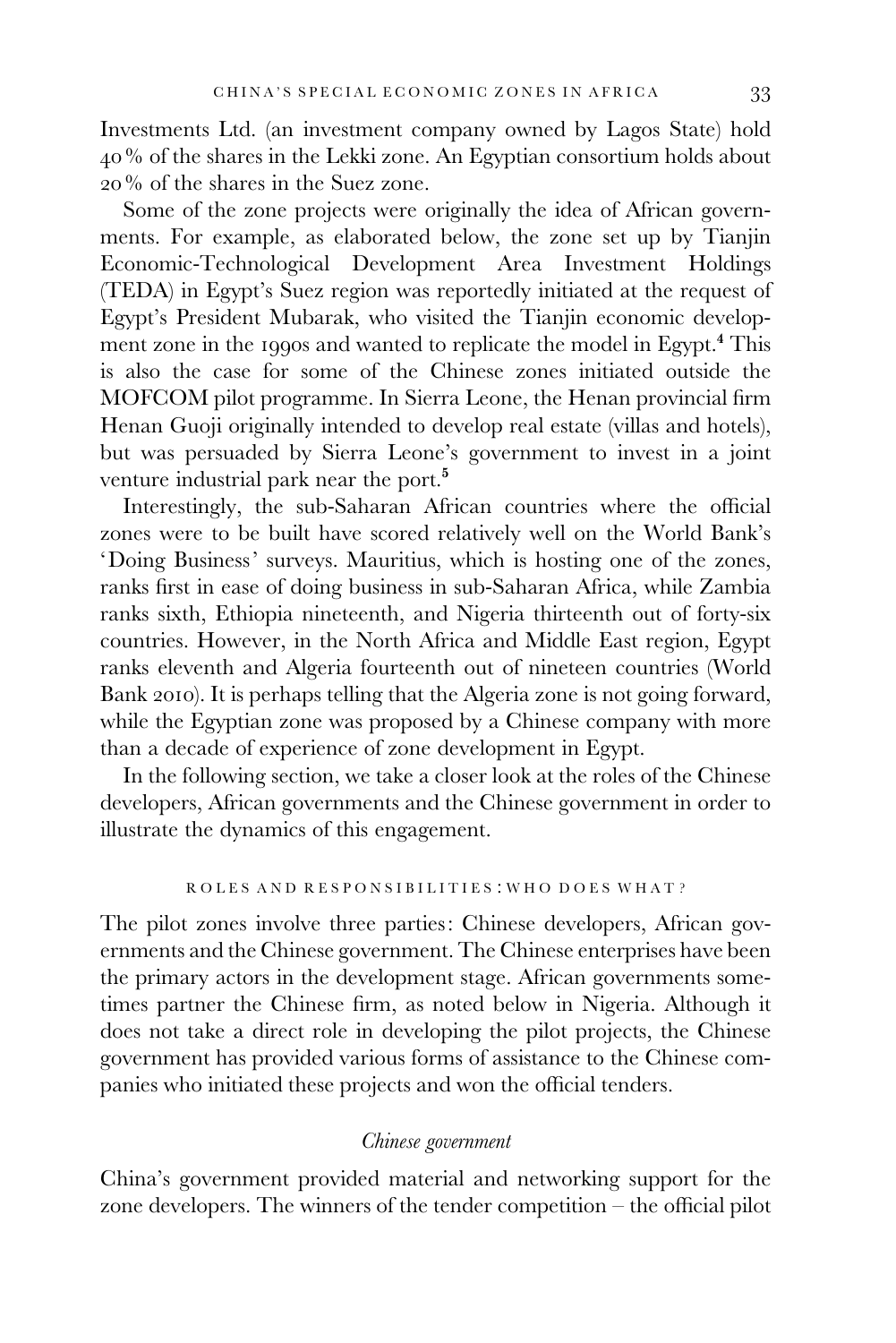zones – were eligible for government support through special funds (not through the foreign aid budget). Each zone developer would be able to access RMB 200–300 million (\$29.4–44.1 million) in grants, and long-term loans of up to RMB 2 billion (\$294 million).<sup>6</sup> Developers could apply for subsidies to cover up to 30% of the specific costs of zone development for preconstruction (feasibility studies, travel for planning and negotiating, securing land, preparing a bid) and actual implementation (the purchase or rent of land, factory or office space, legal and notary fees, customs, and insurance) through MOFCOM's Trade and Economic Cooperation Zone Development Fund.<sup>7</sup> Chinese enterprises moving into the zones could be reimbursed for up to half of their moving expenses.<sup>8</sup> Companies could get export and income tax rebates or reductions on Chinese materials sent for construction, and easier access to foreign exchange in China's strict capital control system. All of these subsidies were performance-based, i.e. the company had to first pay the costs, and only later could it be reimbursed.

In addition, the China Africa Development Fund (CADF), an equity capital instrument set up by one of Beijing's official policy banks, China Development Bank (CDB), decided to invest in at least three of the seven pilot zones (Nigeria Lekki, Mauritius and Egypt) for a total of \$100 million (CADF 2009: 14). CDB set up a Zambia team to provide funding support for the zones and China Nonferrous Metals Corporation (CNMC) activities in Zambia. Some provincial and municipal governments in China provided additional funds for the pilot zones. For example, Jiangsu province and Suzhou municipality announced that they intended to provide a subsidy to the Ethiopian Oriental zone of over RMB 100 million (\$14.6) million). The government of Tianjin promised to provide a subsidy of 5% of the actual investment cost for the Egypt zone.<sup>9</sup> Furthermore, in November 2009, the Chinese government announced a \$1 billion fund for African small and medium enterprises (SMEs), which could be used to help some of them invest in the new zones (FOCAC 2009).

The Chinese government has not involved itself in the design or direct operation of the cooperation zones. Yet following in footsteps of other East Asian 'developmental states' (Japan, Korea, Taiwan), Beijing (and the provinces) have used their control over subsidies as a carrot (see Woo-Cummings 1999). MOFCOM and its provincial branches have organised marketing events in China to promote investment in the zones. Chinese embassies in Africa recommend the zones to companies planning to invest in Africa. On at least two occasions, the central government intervened to help sort out problems that arose with the Chinese developers. Though the Chinese firms building zones that failed to win official support in the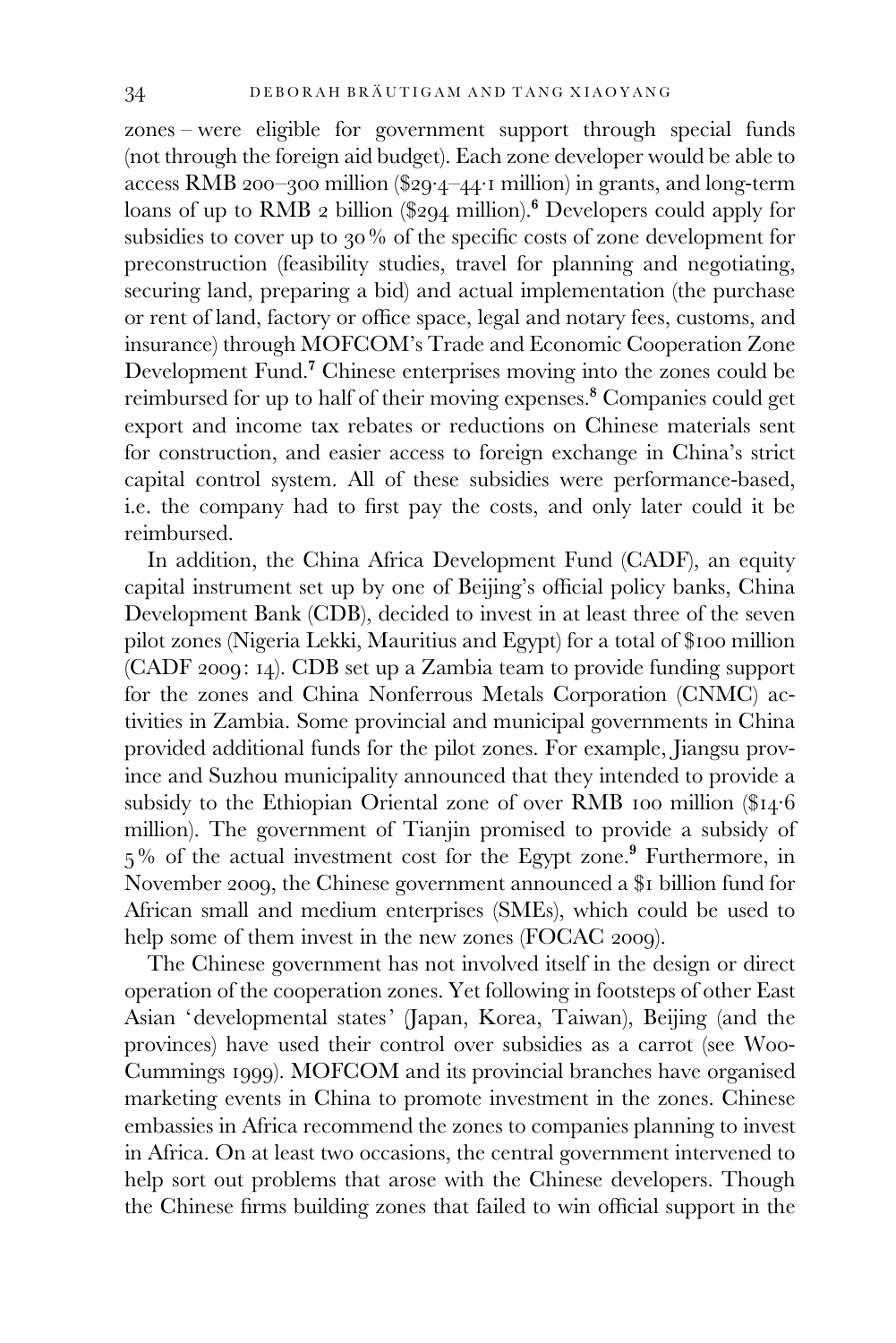pilot programme have not received as much attention from Beijing, they too have often been supported by their provincial and municipal governments under the call for Chinese firms to 'go global'. According to the promoters, the CADF planned to invest in the Henan Guoji project in Sierra Leone (Henan Guoji Group 2009).

From all accounts, the Chinese government has taken a 'hands off' attitude towards African policies on these zones. We could find no evidence or even rumours of conditionalities or quid-pro-quos imposed on host governments by the Chinese government in return for the development of the zones. While the Chinese government played a role at the diplomatic level and in visits by Chinese leaders to some (but not all) of the countries hosting zones, our interviews make it clear that Chinese companies, with the support of their local embassy, took the lead in negotiations with host governments over particular incentives and responsibilities, particularly for infrastructure construction. As some of the companies developing the zones are state-owned, this might appear to be 'government to government'. However, our interviews and those of other researchers suggest that the company is the main actor. For example, as noted by Haglund (2009: 88, emphasis added) in his discussion of the Chambishi zone, an interviewee in Zambia remarked: 'Usually you have representation coming through the Chinese government, through the CNMC then they will have chats with the government [of Zambia], just like when they were signing in this Chambishi SEZ.'

Finally, in at least one and possibly several instances, Beijing has played a more direct role, stepping in to assist in solving a problem facing a zone developer. After Hu Jintao's visit to Mauritius in February 2009, the Chinese government set up a special committee to push the delayed project forward, and arranged for two new investors to join the original developer, the Tianli Group. This exception was in response to an explicit appeal from the Mauritian prime minister for assistance in speeding up the implementation of a project regarded as strategic by his government (China Daily 2009). In Nigeria, when the Lagos government contacted the Chinese government with concerns about delays in the project, the Chinese government worked with the enterprises to find a solution: a restructuring to shift the shareholdings and responsibilities away from the junior partner, a provincial firm, to the more experienced China Civil Engineering and Construction Corporation (CCECC).<sup>10</sup> In contrast, there was no equivalent move by the Chinese government to solve problems in the zone in Ethiopia, where financial difficulties led the major Chinese partner to pull out of the consortium, leaving the smaller partners struggling to develop the zone on their own.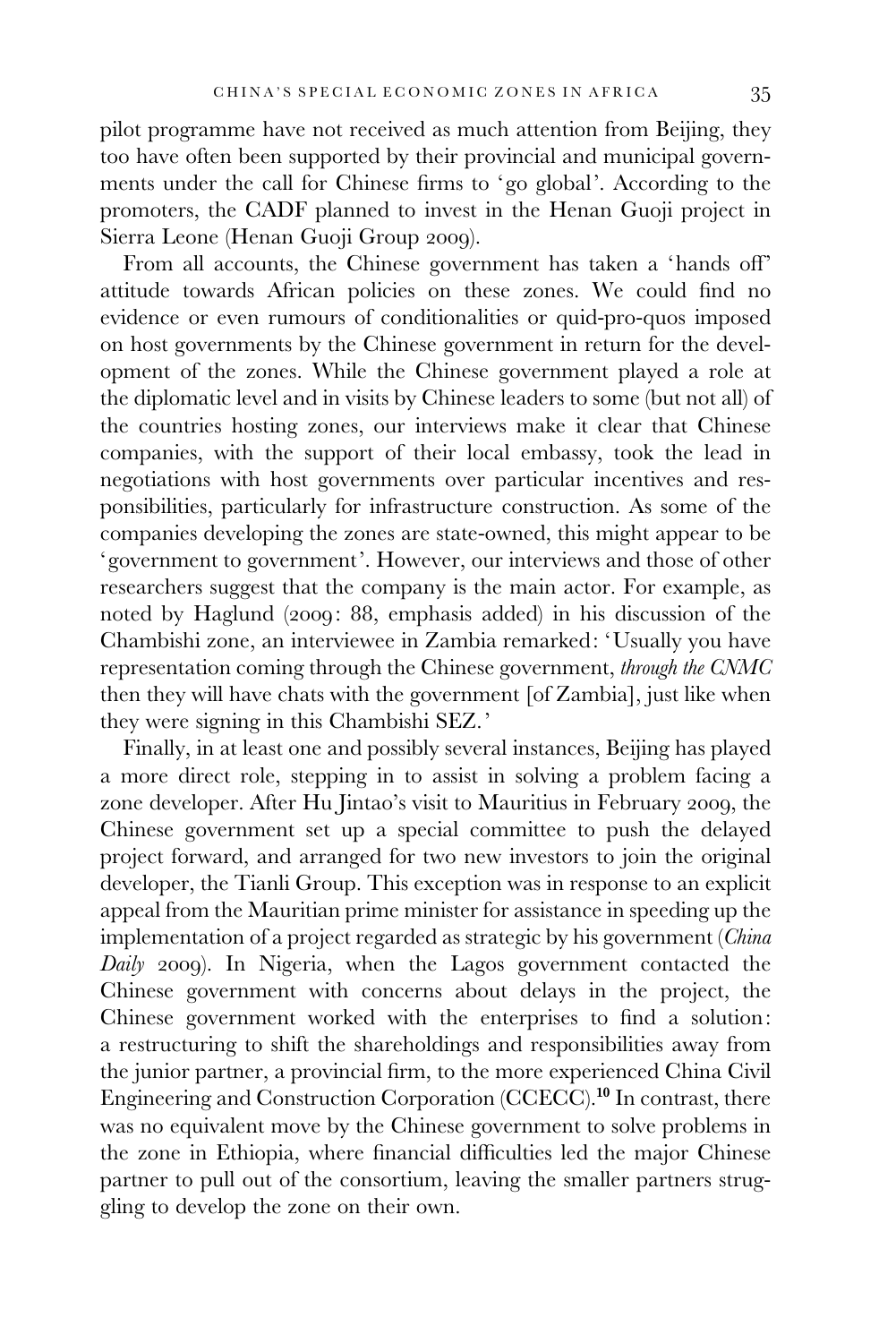#### Chinese developers

The developers of the seven pilot zones in Africa include both state-owned and private enterprises from China. Two of the zone projects were originally led by national-level, state-owned enterprises: CNMC and CCECC. Others were companies owned by provincial or municipal governments in Jiangling, Shanxi, Jiangsu, Guangdong or Tianjin. Tianli Group and Qiyuan Group, the original developers of the Mauritius and Ethiopia zones, respectively, were private companies.

The business models for these ventures varied. Some developers were utilising existing natural resources to expand processing capacity. For example, the large state-owned CNMC group set up thirteen subsidiary companies in the Zambia Chambishi zone, all related either to mining or to processing of the minerals that are the focus of the mine. Other developers planned to use their zone as a beachhead to enter new markets. For example, Jiangling Automobile Group, China's fourth largest, planned to build an automobile assembly industrial park in Algeria. Qiyuan Group, a private steel manufacturer, proposed the Oriental zone in Ethiopia as a site for factories producing steel and other construction materials for Ethiopia's booming construction industry. The developers of the Mauritius Jinfei zone expected to use their zone's convenient location to become a hub of Sino-Africa trade and services, including hotels, a convention centre, a Chinese language boarding school, a business school, warehouses and casinos. Developers of the zones in Nigeria and Egypt planned to attract a variety of industries with an eye to the large domestic markets in these countries as well as their preferential access to Europe. Chinese investment in both of these countries had been growing rapidly, and the developers also expected to benefit from renting out attractive industrial space. As the enticing promotional brochure developed to attract Chinese enterprises to the Suez Economic and Trade Cooperation Zone promised:

All the jet lag will be erased off instantly when you open the door of the lobby… The 126 guest rooms of the hotel are full of home-like feelings. From the first sip of fragrant Chinese red wine in the fantastic bar saloon, a kind of long lost warmth is flowing in your heart.

TEDA Tianjin n.d.

#### African governments

The zones are embedded in the larger political economy of their African hosts. African host governments regulate the zones' activities and provide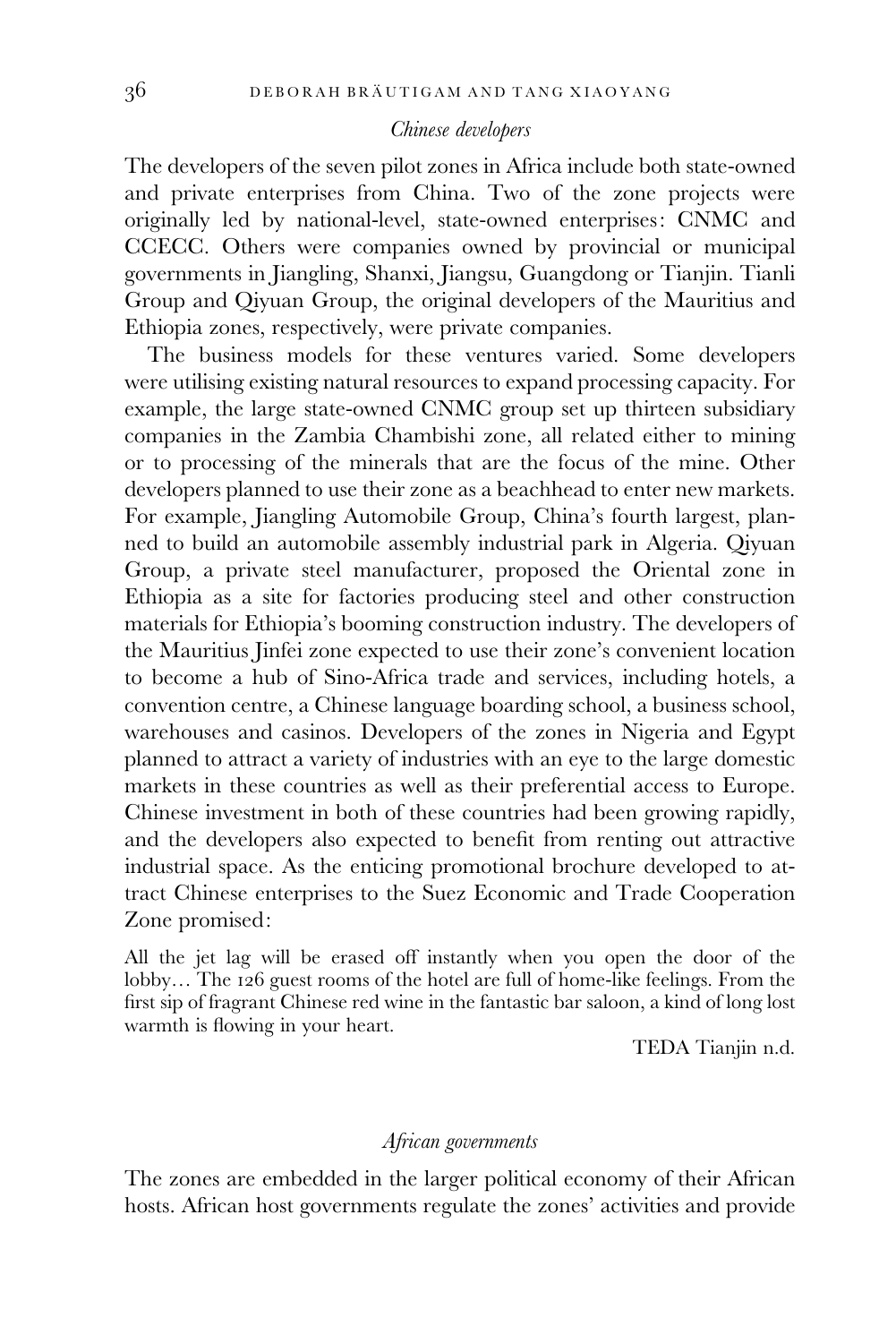(or fail to provide) incentives for their development. Most of the pilot zones are governed by standard packages of incentives offered by host governments, without special additions. These usually include tax holidays, and waivers on import tariffs for raw materials and inputs, along with restrictions on strike activity. Companies locating into the new Egyptian SEZ, where a Chinese company is constructing an overseas zone, enjoy a new incentive package of lower taxes, but perhaps more importantly, they can also obtain Egyptian certificates of origin for their products, and thus take advantage of Egypt's various international trade agreements (GAFI 2009: 13). This regime was put in place before the Chinese company won a contract to develop the zone, however. In Mauritius, although the Jinfei Zone received the same incentives as other firms in the Free Port (tariff-free import of inputs, exemption from valueadded tax on the initial investment, and so forth), the government of Mauritius reportedly offered additional incentives to attract the Chinese investors, in part to compensate for its refusal to give a holiday on the standard 15% corporate tax.

Host governments are expected to provide infrastructure outside the zones (guaranteed supplies of electricity, water and gas, as well as roads leading up to the zones, and, often, an expanded port). The Chinese developers or the joint venture companies construct the infrastructure inside. In Mauritius, the host government and the Jinfei consortium shared some of the costs for external infrastructure investments.<sup>11</sup> The Egyptian government provided power lines and other infrastructure up to the border of the Suez zone. The Ethiopian government reportedly promised to reimburse 30% of the consortium's investment in the zone infrastructure after the construction was finished.<sup>12</sup>

Because these pilot zones are also important politically for the Chinese government and for the African hosts, some of them, as in Ethiopia, have bilateral coordination committees that include official representatives of both governments and operate at the strategic policy level. Most African governments also have investment agencies which promote the zones as part of their general mandate.

Despite the fact that several zones have African shareholders, the African partners are not expected to play a direct role, usually because their stake is relatively small, 20% or less. However, the Lekki zone is an exception. Nigerian partners have 40% of the shares, a Nigerian is deputy president of the board, and senior managers for legal affairs and local promotion are Nigerian.

Some host governments, like Egypt and Zambia, consider the Chinese SEZs as an essential parts of their countries' new economic strategies. In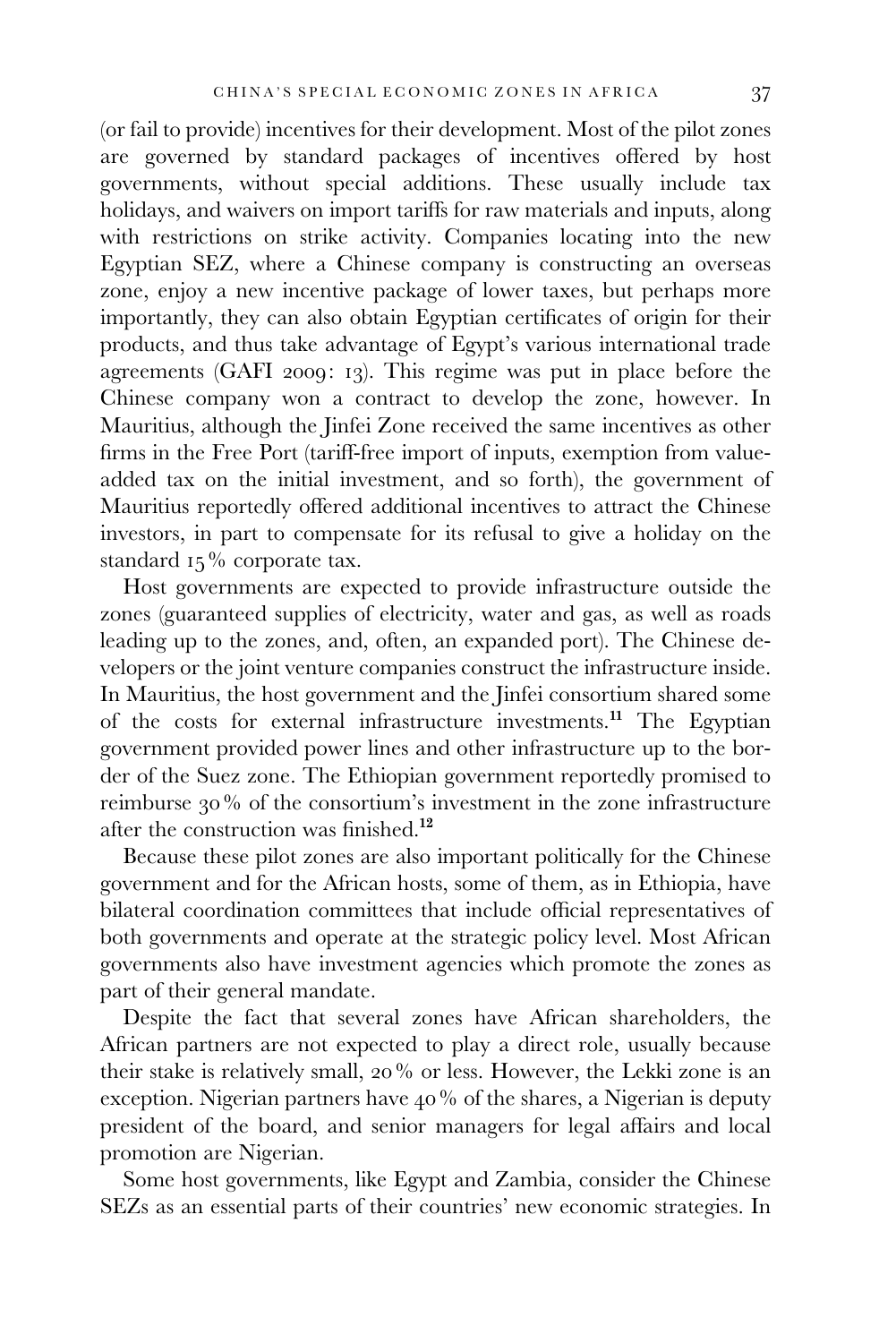each case, new regimes for special economic zones or multi-facility economic zones were developed separately from the Chinese investments, and the Chinese developers were among the first to take advantage of the new incentives. Others, like Nigeria and Mauritius, have zone regimes of longer standing, and the Chinese zones are among many other parallel initiatives, even if the scale of the Mauritius zone is so far considerably larger than the others. By contrast, Ethiopia appears to be treating the Chinese zone as an ordinary industrial estate, and has no national strategy to replicate some of the Chinese special zone dynamism.

In the following section, we present a case study of Chinese zone(s) in Egypt. This involvement has a long history: initial discussions began in 1994, and the implementation of the early plans has undergone several rounds of rethinking. This experience thus enables us to observe zone development over a relatively extended timeframe. While we cannot yet tell if Egypt's experience will be reflected in the other zones, this history provides insights into the problems and opportunities in this form of Sino-African cooperation.

#### EGYPT'S SUEZ COOPERATION ZONE

Egypt, with forty-seven industrial zones and nine free zones, has been an enthusiastic proponent of economic zones as a strategy to attract foreign investment, promote exports, and expand employment (GAFI 2009). These zones have helped boost Egypt's manufactured exports from \$5.3 billion in 2000 to \$25. 5 billion in 2008 (World Bank 2009).

In 1994, Egypt initiated discussions with the Chinese government with the hope of learning from China's experience of SEZ development. In 1998, the two governments signed a memorandum of understanding (MOU) to construct a joint industrial zone in one of the thirteen blocks of the North-West Suez Economic Area (NWSEA), located just below the southern entrance of the Suez Canal. After the MOU was signed, the Chinese government appointed TEDA Investment Holdings, the developer of one of China's top-performing SEZs, to carry out the task. TEDA and four Egyptian partners, Arab Contractors Co., National Bank of Egypt, National Investment Bank and the Suez Canal Authority, formed a joint venture, Egypt-China Corporation for Investment (ECCI), in which TEDA held 10% of the shares.

The initial period of zone development was hampered by slow progress and rocky relations between the Egyptian and Chinese partners. The remote location and lack of infrastructure were at first major obstacles. The planned Ain Al-Sukhna Port adjacent to the plot had not yet been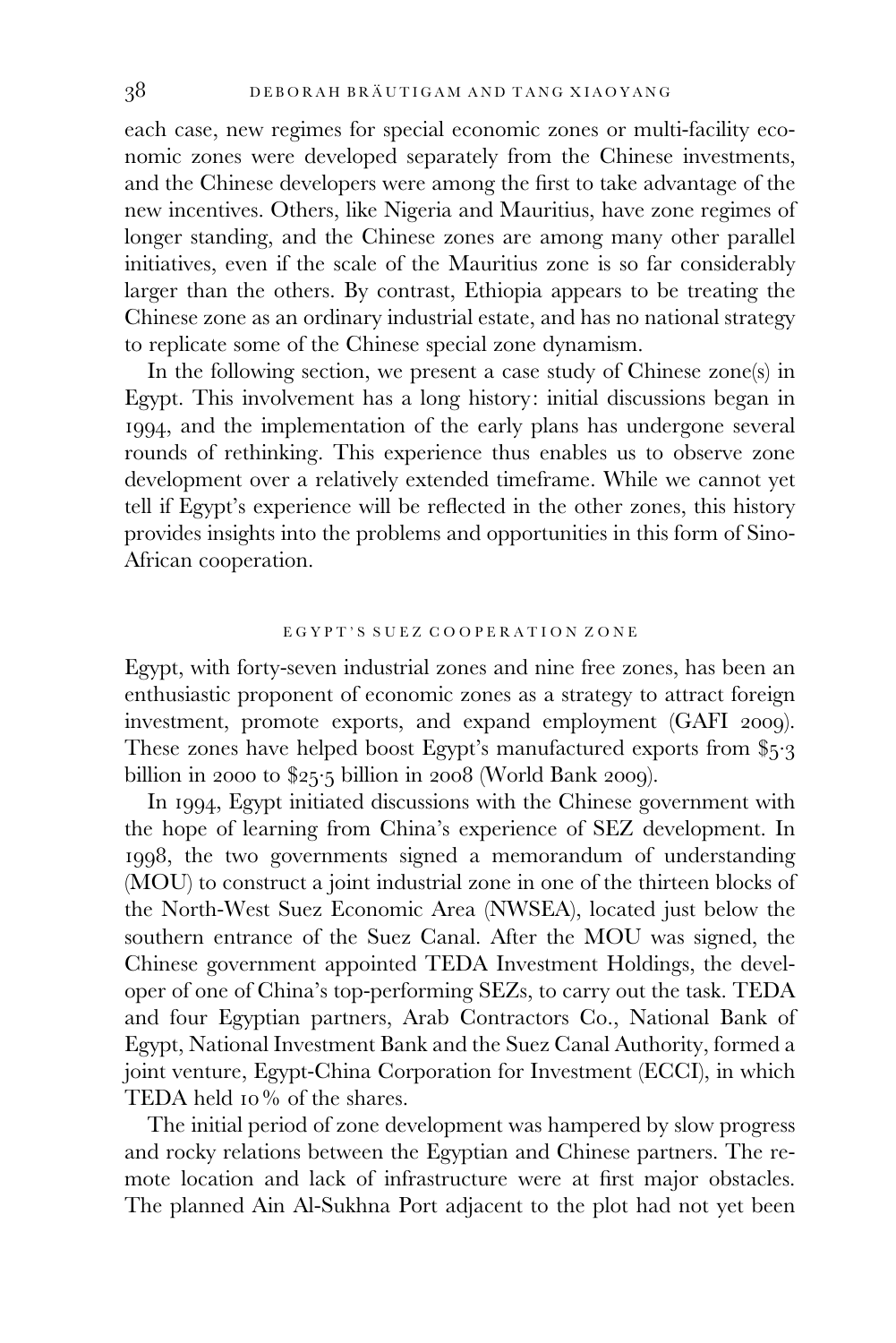constructed (the first phase was completed only in 2002). TEDA found that its minority share did not give it the clout to see its ideas and proposals implemented. Reportedly, some of the funds slated for zone construction were embezzled by Egyptian partners in the venture.<sup>13</sup> Frustrated by the joint venture, TEDA decided to experiment by starting a new and ultimately more successful zone focused on small and medium Chinese firms, and without Egyptian partners.

Thus in 2000, TEDA set up a new corporation, Suez International Cooperation Company, which bought one square kilometre of the land held by ECCI to develop an industrial park for small and medium enterprises, focusing on Chinese clients. This also took time, but a service centre of about twenty staff members began to operate in 2004, and by 2006 the completion of housing and factory space allowed Chinese manufacturing firms to begin moving in. By late 2009, this zone was fully developed and the spaces were almost completely rented out.<sup>14</sup>

TEDA's original investment in the SME industrial park was modest and there were no plans for expansion. When the first MOFCOM tender for overseas cooperation zones took place in 2006, TEDA did not participate. However, when MOFCOM announced the second round of tenders for 2007, TEDA decided to submit a proposal. They subsequently won support for their proposal to expand the SME park into the Egypt Suez Cooperation Zone (ESCZ). In July 2008, TEDA established a joint venture with Egyptian interests (Egypt TEDA) to develop the zone, but this time TEDA held the majority of the shares. In October 2008, the China Africa Development Fund also agreed to invest in the ESCZ.<sup>15</sup>

The ESCZ planned to foster four clusters: textiles and garments; petroleum equipment; automobile assembly; and electrical equipment. Electronics and heavy industries may be added at a later stage.<sup>16</sup> Part of the zone will be developed for worker and staff residential use, a standard feature of Chinese SEZs, and particularly important in this case as the zone is some way from any urban area, with transport a problem for the Egyptian workforce in the initial period.

In November 2009, Chinese premier Wen Jiaobao and his Egyptian counterpart Ahmed Nazif presided over the formal launch of the ESCZ. Because of the earlier development, eighteen Chinese companies were already present in the zone, with a total registered capital of \$180 million, producing in a number of sectors, including textiles, luggage, drilling equipment, steel tableware and women's sanitary products.<sup>17</sup> Some were exporting to European, Chinese and American markets, while others had targeted Egypt's domestic market. The zone also hosted Egyptian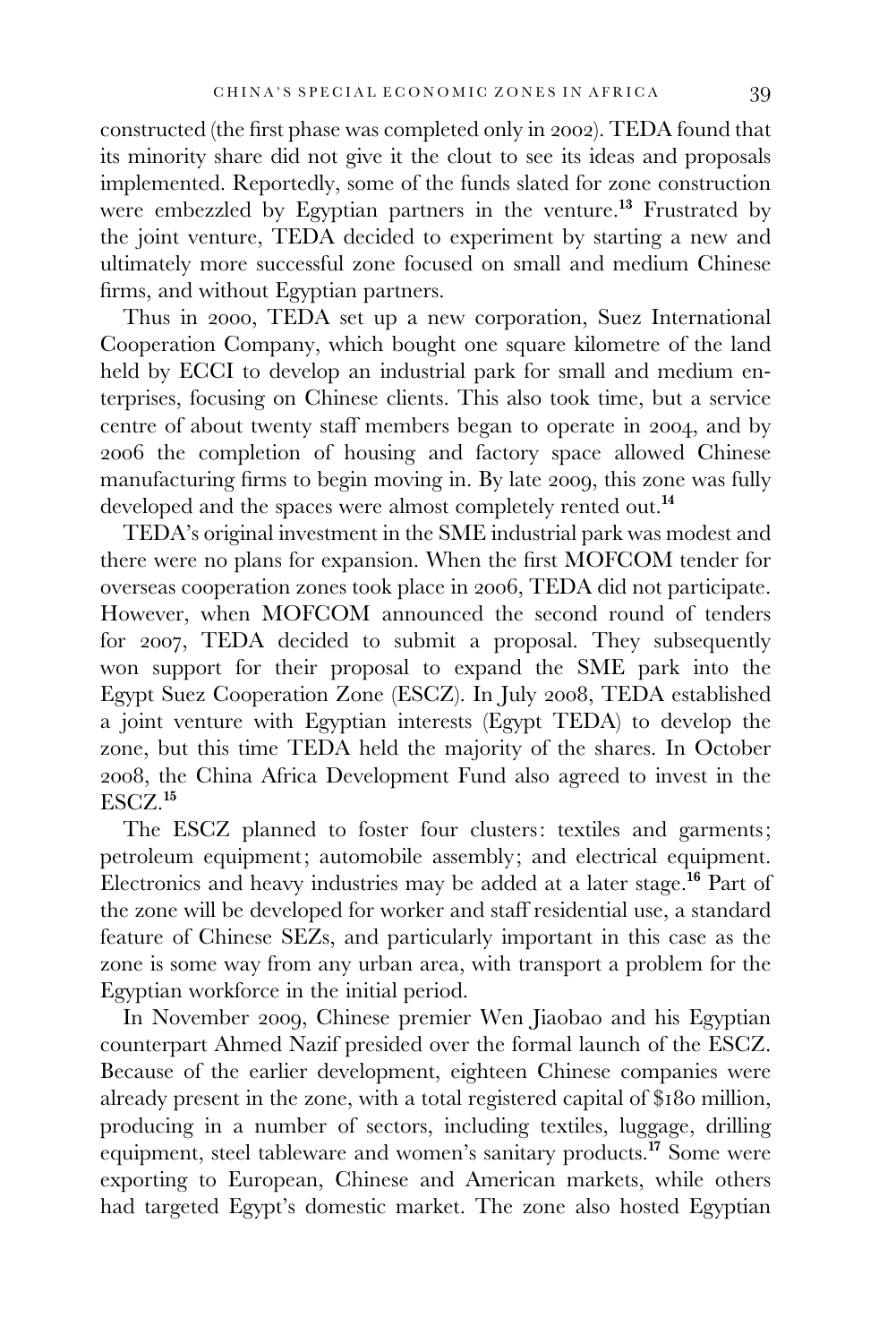banking, catering and customs facilities. Workers in the ESCZ were overwhelmingly Egyptian, and the factories appeared to be in compliance with Egyptian work permit rules.

Meanwhile, the Egyptian government had completed preparations, including new legislation, a novel incentive framework and a master plan (assisted by consultants from Ireland who were familiar with what is believed by many to be the world's first export processing zone, at Shannon Airport) for an experimental SEZ to be developed in the Suez area. In late 2008, Egypt organised an international tender to choose a developer for its proposed North-West Suez Special Economic Zone (NSSEZ). Egypt TEDA, one of twenty-nine global firms to submit proposals, won the tender in March 2009.<sup>18</sup>

The history of the Suez zone reveals several things. First, in spite of the assistance from both governments, TEDA has approached the zone mainly as a profit-seeking venture. After the unsuccessful first project, which was arranged by the Egyptian government, the SME park and the bidding to build the cooperation zone were both initiated by TEDA according to its vision of where the market was heading. Support from the Chinese and Egyptian governments and the participation of CADF facilitated TEDA's operation, but TEDA moved forward even when there was little sign of these, as in 2000.

Second, it shows the long timeframe that should be expected as the zones are developed. Chinese developers experienced with zone construction in China note that even in situations where local governments were actively facilitating the zone, it usually took ten to fifteen years before a zone reached maturity or 'took off'.<sup>19</sup> The primary reason for this is that in addition to the immense work involved in construction, the developers need to convince investors to set up factories in what is at first an empty area. Cost-efficiency also dictates some of the pace. For example, only when the number of enterprises in the zone reaches a certain density will related services be added, such as an on-site housing complex for Egyptian workers.

At this point, Chinese developers in Egypt and elsewhere have a large advantage over many other attempts to create zones: a direct link to interested clients. Because of the 'Going Global' policies, increased local competition and higher costs, and efforts to promote domestic restructuring in China, a large number of Chinese enterprises, especially small and medium enterprises, are expected to continue expanding their business offshore, some in the relatively undeveloped African market. TEDA expects that these trends will nurture the growth of the Suez zone and its long-term prospects.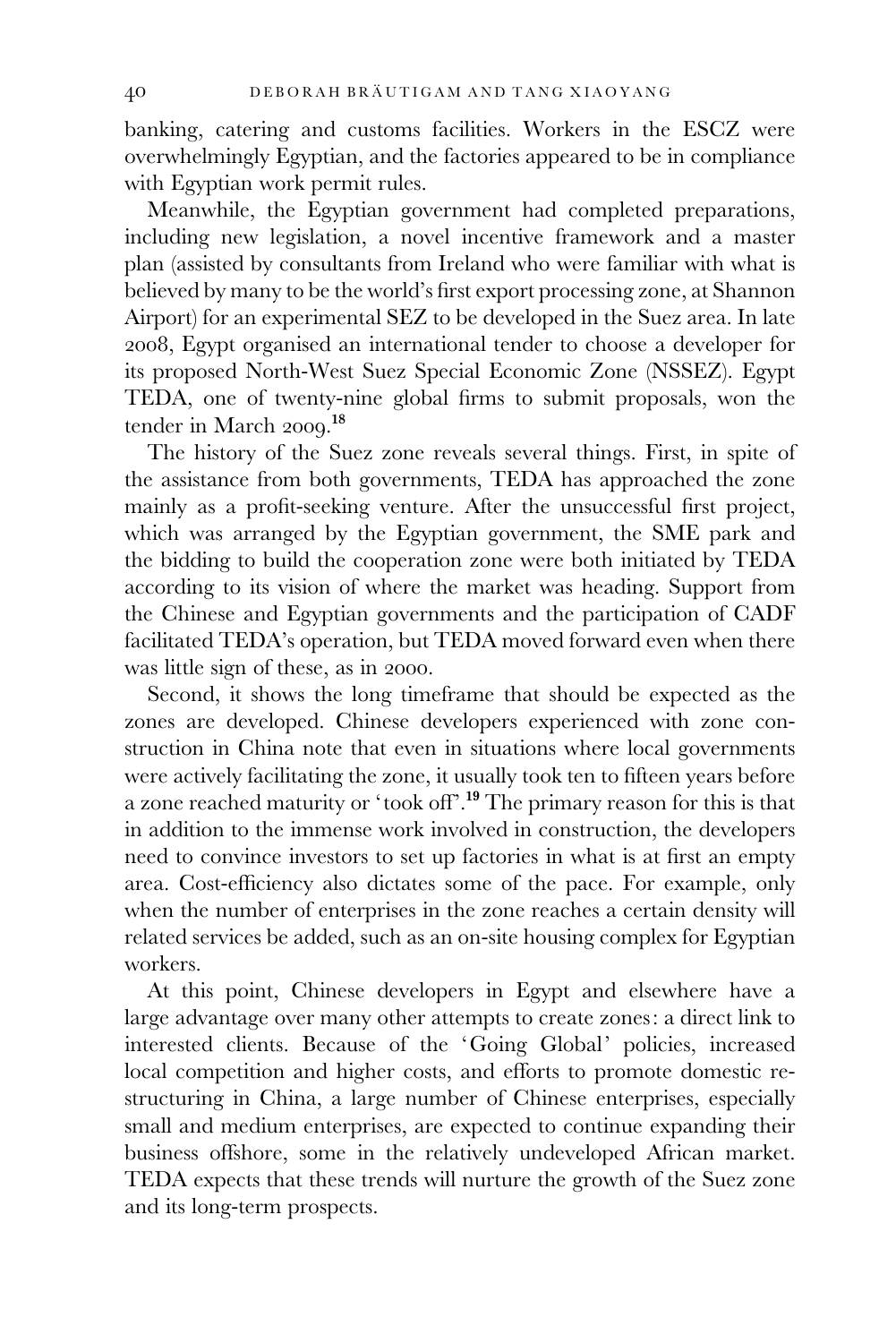It also suggests some challenges that may have shaped the attitude of subsequent Chinese zone projects towards joint ventures. In the first stage, the major partners were Egyptian, but the joint venture failed to thrive. From the Chinese point of view, the partnership hindered the development of the zone. Not only was TEDA unable to implement its ideas due to different perceptions of the business model and inefficiency in communication, but the local partners were even said to have embezzled funds from the zone. Similar difficulties were also reported, although not embezzlement, in the Sino-Nigerian co-managed Lekki zone. Stories of frustrating experiences like this circulate among zone developers and those interested in following in their footsteps, leading to a reluctance to embark on joint ventures with local partners. Further, as an Egyptian official commented, at first the Chinese needed a local partner to help them figure out local customs and practices, particularly how to get the best prices locally. But once they had learned Egyptian Arabic, and how to bargain, they were able to dispense with local partners who in any case had been less helpful than expected.<sup>20</sup>

Reflecting this assessment, the second zone project, namely the SME park, was 100% owned by Chinese interests. However, the third zone project, the larger ESCZ, brought Egyptian interests back, but as minority partners who simply held shares, and were not part of the management. In this instance, local partners were again seen as useful for their higher-level contacts with Egyptian ministers and officials.

At the same time, the Egyptian case study confirms yet again that African governments themselves play a critical role in shaping the way zones are administered and promoted. Through its evolving policy reforms, its own experiments with a variety of zone forms, and its active efforts to engage and learn from the experience of countries like Ireland and China, Egypt's government has actively directed the cooperation zone as a strategic and integrated part of national development. Egyptian officials conducted an international search for a company to develop their North-West Suez Special Economic Zone, and ended up selecting a Chinese developer, TEDA, because this company had already proven its capacity through its existing operation. But the case study also shows that the Chinese government's promised support for the SECZ, which TEDA won in 2007, was clearly seen as an extra bonus in TEDA's 2008 bid to develop the adjacent NSSEZ.<sup>21</sup> The strategic goals of China's government aligned smoothly with those of Egypt's government. At the same time, problems are likely to arise in the future if the Chinese partners dominate the management of the zone and it remains an enclave. Hence, in order to ensure the benefits for the host countries,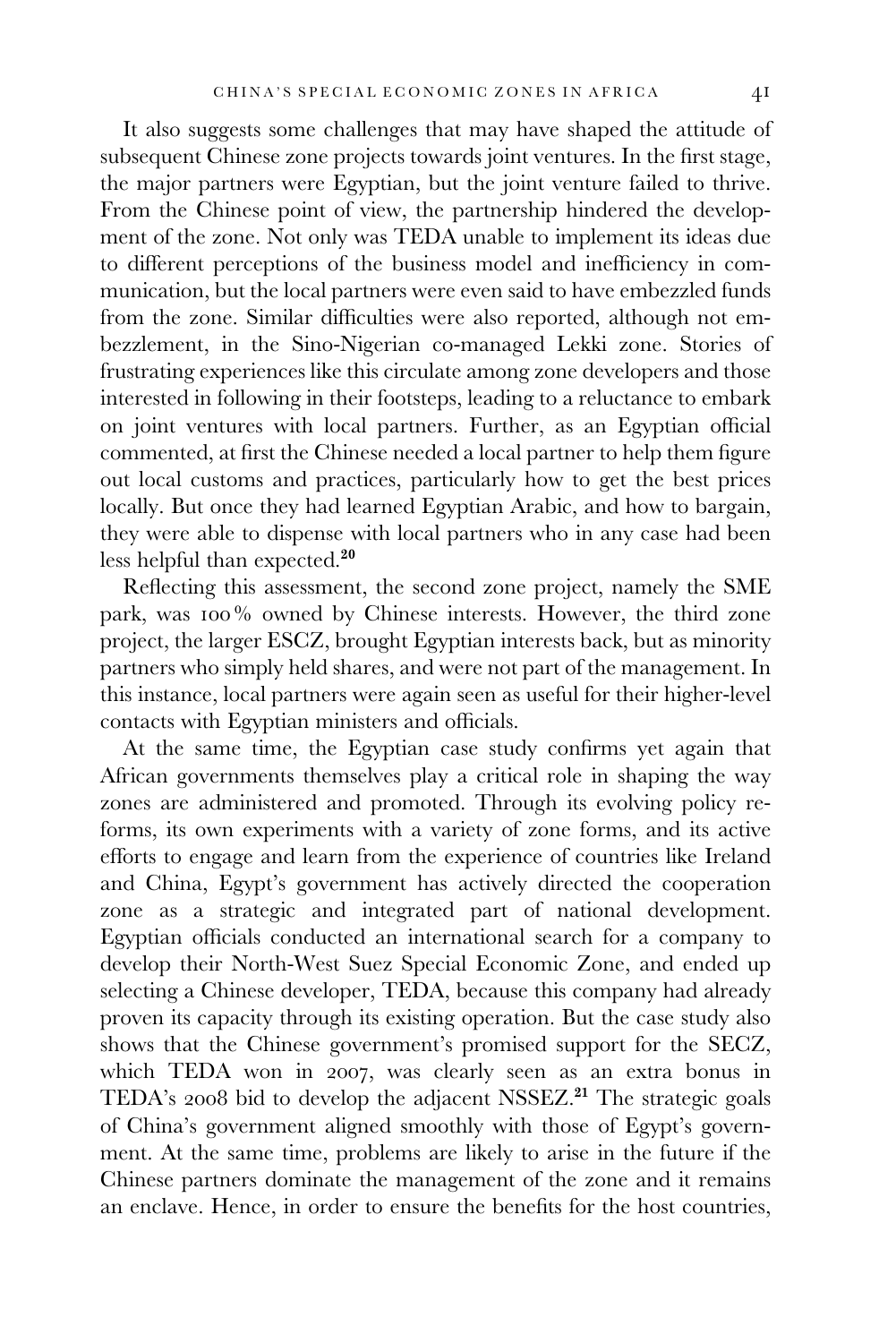the Chinese and African partners may need to alter their roles appropriately at various stages of the zone development. We return to this issue below.

#### STRATEGIC ISSUES IN ZONE DESIGN AND DEVELOPMENT

Researchers have identified the major reasons for the poor outcomes in previous attempts to establish special zones in Africa, including problems with infrastructure, local management, policies and incentives, location, design and maintenance, and promotion (Cling & Letilly 2001; FIAS 2008). Some have argued that unless SEZs are integrated into an overall trade and economic reform agenda, they will have limited impact and little chance to succeed as transformative catalysts (FIAS 2008; Madani 1999). However, others contend that if well-designed and well-located (near universities, technology centres and ports, for example), special economic zones can create dynamic clusters even in very poor countries where the overall policies may not be optimum (UNIDO 2009). In this section we consider more specific strategic issues in order to shed light on these debates and on broader concerns regarding Chinese investment in Africa – the use of Chinese workers, for example.

#### Will these zones be limited to Chinese companies?

To be successful, zones need to bring in investment, and foreign investment is particularly important, both for the additional capital, and for the new ideas and technologies it is assumed to bring. The Chinese government is clearly supporting the zones in part to help Chinese companies move offshore. Ideally, a variety of investors from overseas will be represented. But at the same time, local investors also need access to the zones, so that these new ideas and technologies can diffuse through local economies. What kinds of firms are being sought for these zones?

African governments have set a variety of conditions on investment. The Mauritian government restricted local investors from moving into the zone, at least in the first phase, because they wanted the special incentives for the zone to be used solely to attract additional new investors from overseas, not given to local investors who, it was believed, would have invested in Mauritius anyway.<sup>22</sup> Non-Chinese foreign investors are specifically welcome. Zambia's minister of commerce, trade and industry was quoted as saying that the Zambian government initially wished the zone to be solely Chinese, but the Chinese wanted the zone to remain open to other investors.<sup>23</sup> Now, the minister explained, 'we are looking for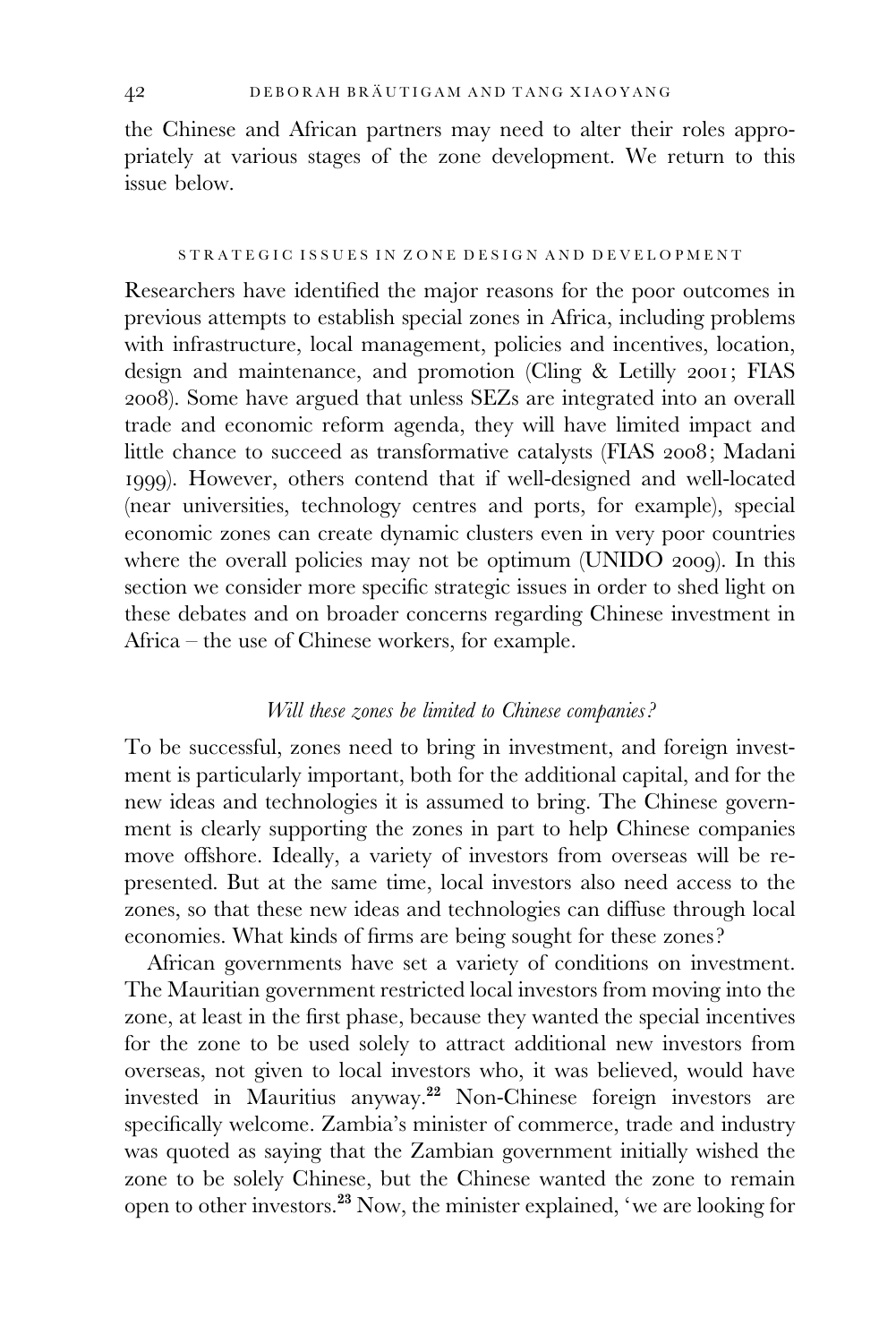a cocktail of companies that will add value to our raw materials to use the Chambishi zone. China is helping to attract other foreign companies on our behalf' (Lusaka Times 2008). The master plan of the Chambishi zone specifies that the promoters will 'bring in Zambian strategic investors with good performance and reputation' (CNMC 2007). Although its own subsidiary companies would be major investors in the zone, the CNMC aimed to have forty Chinese companies and at least ten from other countries (including Zambia) by 2011. All companies must comply with Zambia's requirement of an initial investment of \$500,000 in order to access the MFEZ benefits. In Nigeria's Lekki zone, by early 2008, some forty-two companies had signed preliminary agreements to invest, of which only six were Chinese.<sup>24</sup>

These cases suggest that although both African governments and the Chinese government were particularly keen to attract investment from Chinese firms, the Chinese developers may have welcomed diversity in the zones. Because they were being subsidised by the Chinese government as part of the 'Going Global' policies, they were expected to devote relatively more effort to the recruitment of Chinese companies. It is well understood in China that enterprises within a value chain enhance each other's competitiveness by grouping together. Most of the zones planned to foster clusters, usually textiles, home appliances, and other light industries. Chinese companies, especially those new to Africa, appreciated the fact that developers could offer convenient services, a well-established information network, and ease of communication through the Chinese language.

Though there was no explicit target, MOFCOM officials told one of the authors that they hoped Chinese companies would make up 70 to 80% of the enterprises in the zones.<sup>25</sup> At the same time, non-Chinese companies were indispensable for certain services, such as banking and customs clearance, and local supplies. Furthermore, to be profitable, the developers needed to rent out all of the plots in the zone. The Chinese developers have dealt with these tensions in different ways. In Egypt, they planned to offer special incentives to Chinese companies such as discounts on their rents.<sup>26</sup> Nigeria's Lekki zone has adopted a 'park within a park' model, where a section exclusively for Chinese investment will be developed first, and later be surrounded by predominantly non-Chinese sections.<sup>27</sup> Finally, the FOCAC action plan, negotiated between the Chinese government and African governments, and released just after the Sharm el-Sheik summit meeting in November 2009, included a reference to African investment in the zones: 'The two sides will continue to do a good job in establishing overseas business cooperation zones in Africa, intensify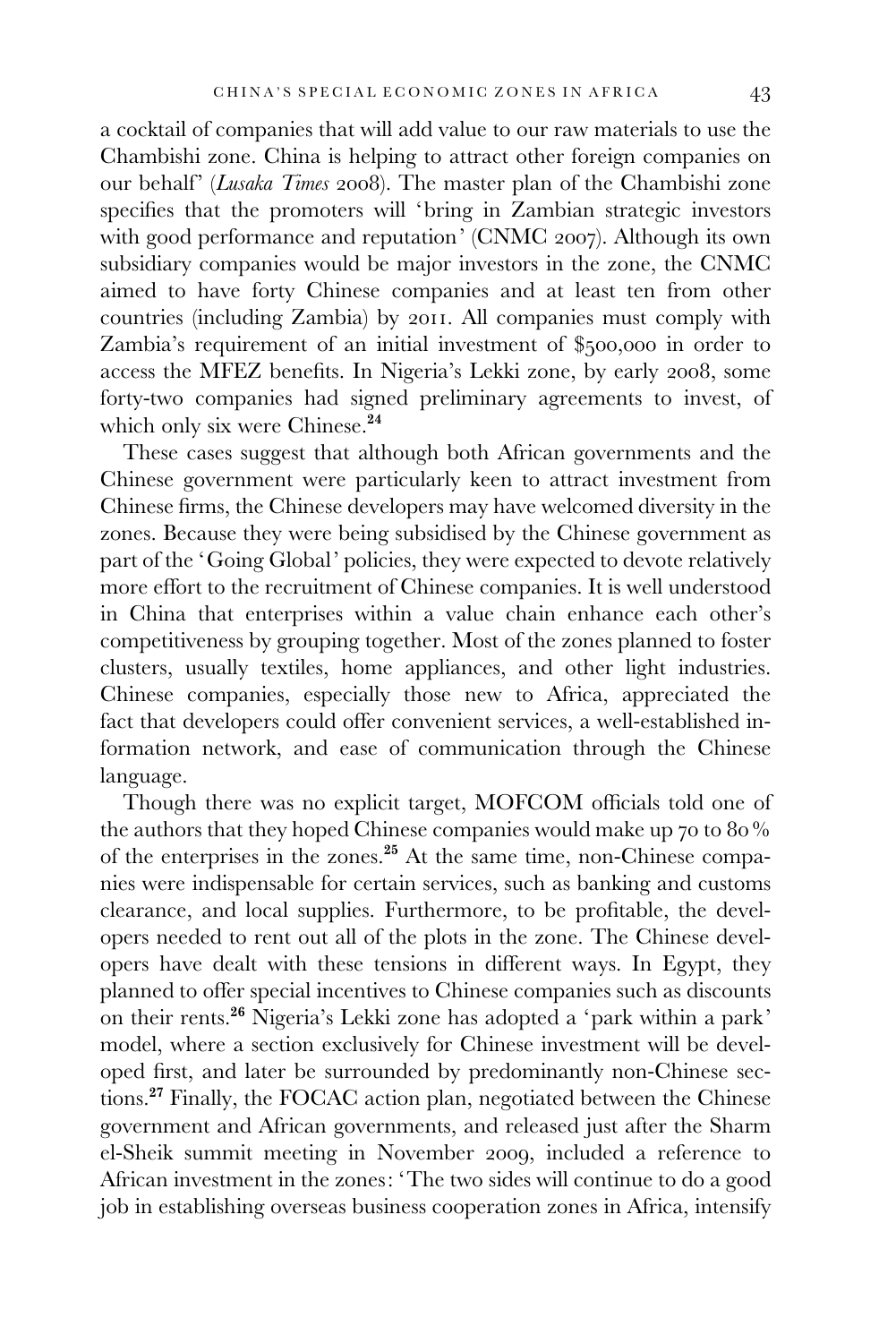efforts to attract investment, actively encourage more Chinese companies to make investment in the cooperation zones, and provide facilitation to African small and medium-sized enterprises (SMEs) to develop their business in the zones' (FOCAC 2009). As noted above, some of the \$1 billion fund for African SMEs could be used for this.

#### Use of Chinese labour

There were no standard requirements allowing Chinese companies to use Chinese labour, and policies and practices varied widely. For example, Egypt had a clear regime for foreign labour: one work permit was allowed for every nine Egyptians employed.<sup>28</sup> The first stage of the Chinese zone in Egypt's Suez region had more than 1,800 local workers and about eighty Chinese staff.<sup>29</sup> Some of the construction in the zone was implemented by Egyptian construction companies. In Ethiopia, only two expatriate residential permits are granted for registered enterprises (additional permits can be approved by the Department of Labour, with difficulty). Early in the construction phase, the Ethiopia Oriental Industrial Park had about thirty Chinese staff with shifting numbers of local workers. In the Zambian MFEZ, the proportion of Chinese to Zambians was about 400 Chinese and 500 Zambians during the early phase of construction, machinery installation, and training. In NCFA's investments in the Chambishi area as a whole (including the mines), there were approximately 700 Chinese and 3,300 Zambians in late 2009. NCFA's factories already open in the zone had an average of two Chinese to every eight Zambians.<sup>30</sup> The first phase of construction of the Lekki zone in Nigeria used between 50 and 200 engineers and technical workers from China;<sup>31</sup> Chinese partners said that the development phase of the project had a ratio of twenty Chinese to eighty Nigerians.<sup>32</sup> Mthembu-Salter (2009: 3) reported that an agreement negotiated in 2009 between the two sides called for at least 40% of the workforce to be Nigerian. This suggests that the proportion of Chinese could be higher and remained contentious.

Mauritius had the most open approach to Chinese workers. The zone was at first expected to use 5,000 workers at full development, half Mauritian and half Chinese.<sup>33</sup> Later revisions of the plan predicted the creation of 34,000 direct jobs, although it was unclear how many would be local and how many imported. Foreign workers have long been a factor in Mauritius. In March 2008, for example, nearly 23,000 foreign workers were legally employed in Mauritius, most from India, Bangladesh and China.<sup>34</sup> Mauritians have raised concerns about the number of Chinese expected in connection with the zone. In the first phase of construction,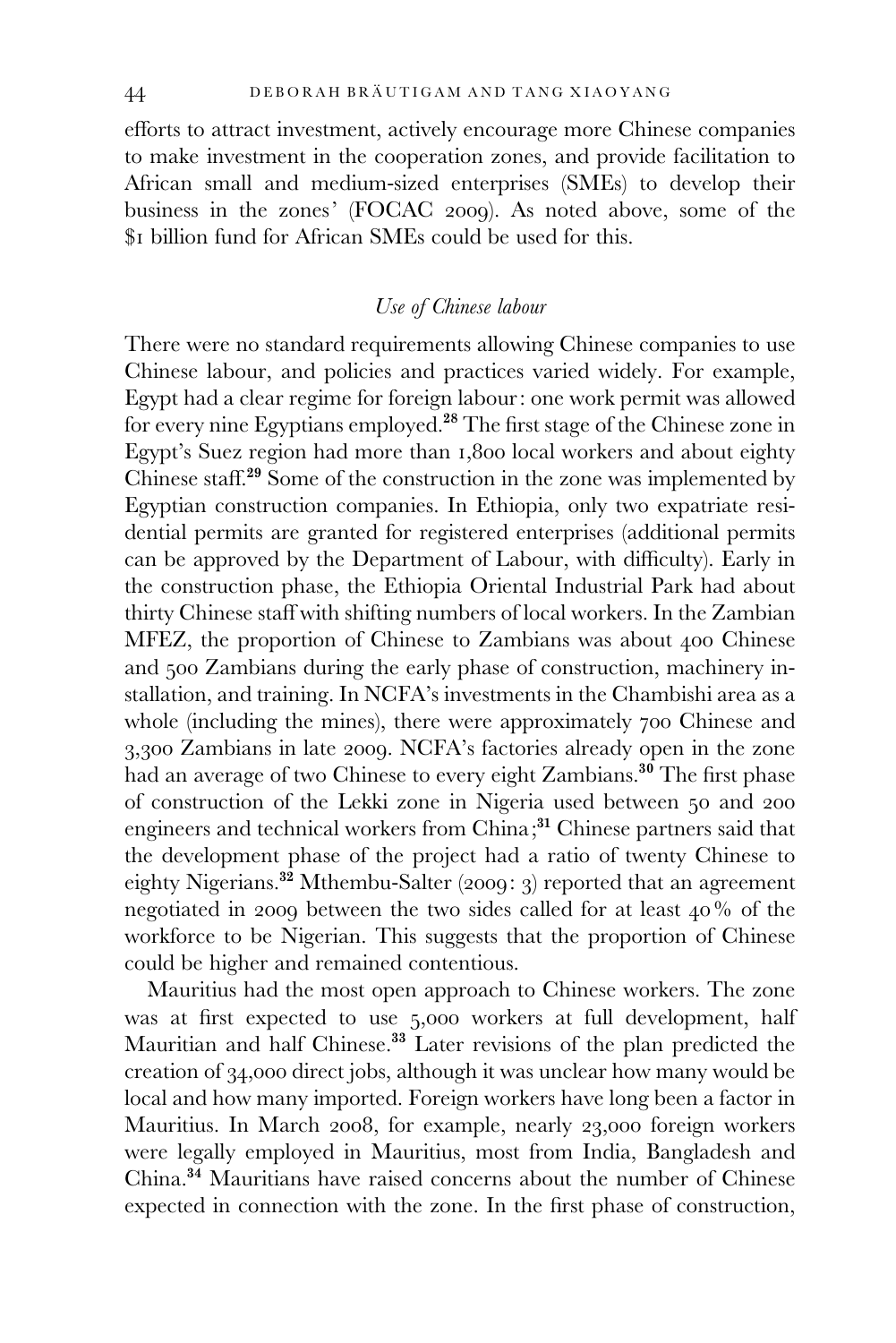however, the developers, whether out of sensitivity to these concerns or not, employed 190 Mauritian workers and 30 skilled workers from China (Koolomuth 2010).

These findings are in contrast to popular accounts that assume Chinese projects bring in all their own workforce. During construction, the ratio of Chinese to local employees varies considerably, as these cases suggest. Yet so far, Chinese factories in Africa have employed predominantly African workers. The tragedy at the Chambishi mine described below is an example of this: all of the workers in the explosives factory were Zambian.

#### Environmental and labour standards

There is little information on environment and labour standards or problems in these zones, as most zones have not yet started operation, exception for Egypt. In Zambia, the zone developer CNMC was criticised by Zambians for the low wages and labour standards in its mines and its resistance to organised labour in its mines and factories (Lee 2009). In 2005, poor safety procedures precipitated an explosion in a dynamite factory partly owned by CNMC which led to the deaths of more than fifty Zambian factory workers. The issue of Chinese investment in Zambia became hotly politicised during the 2006 presidential election in Zambia. Afterwards CNMC established a social responsibility programme to improve the mines, and Zambian unions were allowed to organise in the CNMC mines.

By 2010, Zambian workers in the CNMC mines had managed to increase their salaries on average by  $12-15\%$  and had won other benefits through their unions. Roy Mwaba, General Secretary of the Zambian Congress of Trade Unions, acknowledged that the larger Chinese enterprises were abiding by local labour law, while outside researchers such as Haglund (2009: 92) confirm that there had been ' significant improvements in compliance' with safety regulations by CNMC, and that industrial relations 'have also improved' although they still had far to go.<sup>35</sup> As for the environment, the master plan of the zone at Chambishi calls for the zone to have an environmental appraisal, and to be certified at the International Standards Organisation (ISO) 14,000 environmental standards (CNMC 2007). If carried out (and there is no information on this yet), the ISO would provide an independent quality control.

In Mauritius, one of the reasons cited for the delay in construction of the zone was the requirement that each sub-project in the zone have its own environmental impact assessment and certification from the Mauritius authorities.<sup>36</sup> Environment, labour and safety concerns have not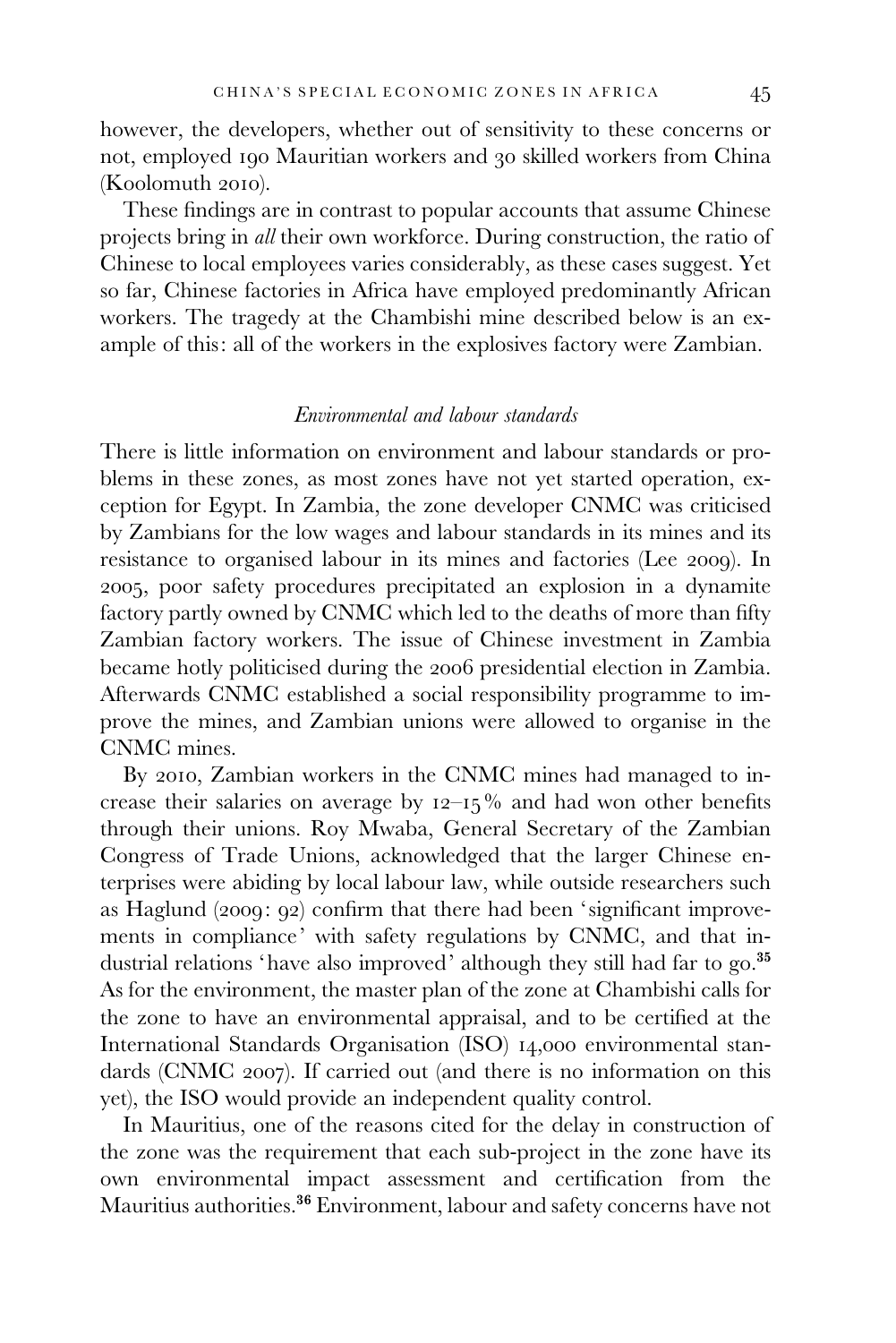yet become an issue in the other zone locations, although this could change.

#### Infrastructure, design and location

Location, design and appropriate infrastructure are all critical for the success of special zones. The zones in Egypt, Mauritius and Nigeria will all be located close to major ports rather than used to try to channel investment to a neglected hinterland. The Zambian zone is located close to the raw materials it will process. The Ethiopian zone appears the most problematic. Located some 30 km outside Addis Ababa, it is also not near a major port, as Ethiopia is land-locked. If leather processing becomes important for this zone, the location may turn out to have advantages, given the chemicals used in leather processing. In contrast to trends in China, none of the African zones appear to have been specifically designed with attention to synergies with local universities or technology institutes. Local institutional weaknesses are a major impediment.

Several zones were designed by companies from China's own successful zones: in particular Tianjin TEDA (Egypt), Nanjing Jiangning Development Zone (Lekki, Nigeria) and Suzhou Zhangjiagang Free Trade Zone (Ethiopia). The China Association of Development Zones assisted the Zambian zone master plan. The architecture and designs of most of the zones are in the public record, with developers using drawings and plans as part of their promotional materials. In Nigeria, after local officials apparently expressed concerns about the quality of the infrastructure being constructed by one of the junior Chinese partners, Nigerian consultants were brought in to provide third-party oversight.<sup>37</sup>

#### Local communities

As with any land development, the zones need to have strong channels of communication with local communities, who need to be adequately compensated for the loss of their land, resettled in equivalent circumstances if necessary, and involved in ways that demonstrate the benefits of the zones for them. So far, the Chinese developers have relied on their African host governments to arrange the delivery of unencumbered land. This has not always gone smoothly. The Egyptian zones were built in vacant desert land, and in Zambia the Chambishi zone is on land that has long been part of the mining concession, now held by CNMC. However, in Nigeria's Lekki zone there were protests from villagers who were reluctant to agree to the building of the zone. The zone developers then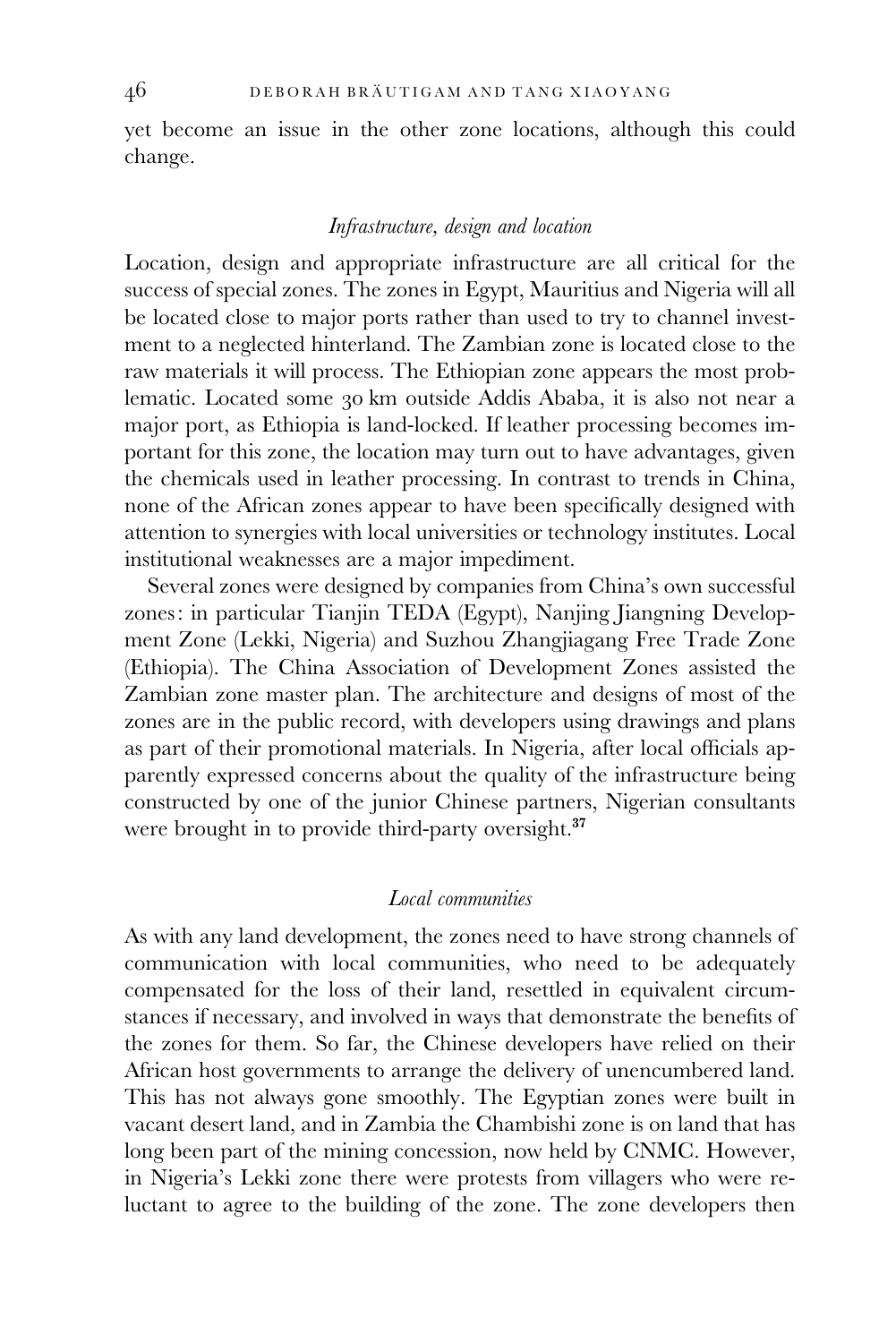hired local residents as security guards, and according to some reports, local communities have been given a share (5%) of the equity on the Nigerian side.<sup>38</sup> In Mauritius, where 250 farming families lost their leases on the government-owned land, resentments continued to simmer for years after the initial resettlement negotiations and compensation, and these were periodically picked up and promoted by opposition parties, particularly around election time.

#### Technology and knowledge transfer

In China, the contributions and role of special zones evolved over time, with different goals and priorities in different periods. At first, simply attracting foreign investment was an overriding goal. Over time, upgrading technology and enhancing its transfer to Chinese firms became more important. Chinese partnerships with outside zone developers also show a strategic evolution. In the early 1990s, for example, China partnered with Singapore to develop two industrial zones in the cities of Suzhou and Wuxi. The Singaporean partners held majority shares, and took the lead in developing and marketing the zones until about 2001–2. Then, the capital and management were restructured and Chinese interests became the major shareholders and decision-makers in both zones (Gong 2008).

Such evolution and strategic thinking will also be needed in Africa. For example, there is no evidence that any of the host governments have made efforts to develop supplier programmes and other close links between the domestic private sector and the zones. Without this, the zones are likely to remain enclaves and the opportunities for technology and skills transfers will be lost. At a minimum, having local investors in the zones is critical in order for them to take advantage of learning opportunities. Building linkages to African research and development institutes is critical for the same reasons. In the long run, if the zones in Africa are to be sustainable showcases of economic progress, as they have been in many parts of China, the role of African partners has to be enhanced.

Furthermore, the zones are for the most part based on concessions running from fifty to ninety-nine years. African governments will need to plan well before that time for a smooth transition to local management. How will this happen? Who will have the knowledge and skills to manage the zones ? In Nigeria, where state governments are joint-venture partners, these problems might be expected to be less constraining. The Egyptian case showed that the host government knew the importance of local participation, but met a paradox: too much local involvement too early hindered the ability of the first zone project to be successfully launched.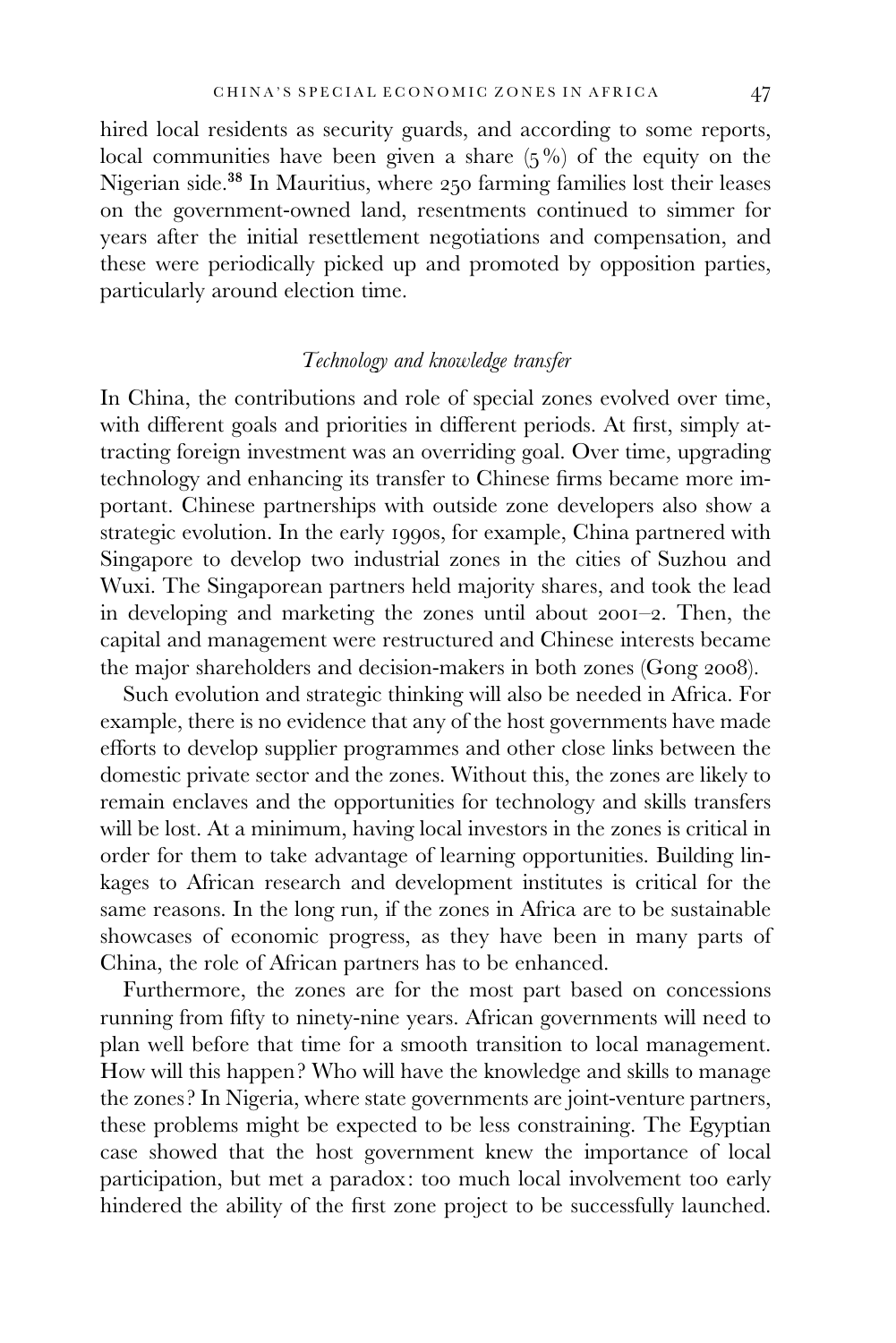The second project proceeded more successfully, but without any direct Egyptian role. In the third attempt, the Egypt Suez Economic Cooperation Zone, Egyptian partners were again present, but at a nonmanagerial level. This appears to be working, but it is not yet clear whether or how Egyptian interests will themselves learn how to develop special economic zones.

Over time, China's national and provincial governments, and its zone developers, have acquired considerable expertise in planning, developing and operating various kinds of industrial parks. At least three of these experienced Chinese developers are themselves actively involved in the African zones and provide a learning resource. By inviting African officials to attend twenty-day workshops in China on China's own experience of supporting and managing SEZs, Chinese officials provided indirect capacity building and knowledge transfer. Some sixty officials from Zambia, Nigeria and Ethiopia attended these workshops, including ministers, parliament members, local administrators and high-ranking officials in customs, tax, finance, port authority and inspection departments.<sup>39</sup> Through the study of the Chinese model of zone development and visits to the most successful SEZs in Shenzhen, Tianjin and Suzhou, African administrators were introduced to China's practices regarding investmentfriendly regulations and incentives, rather than having these imposed as conditions. Yet these training programmes are far too short to enable African officials to acquire the skills needed to operate the zones. Without direct development and operational experience, Africans will also find it difficult to expand the zone model to other parts of their country, as the Chinese have done at home. A systematic plan to train local managers and gradually increase local stakes could be a solution for the management transition, since it can promote on-going learning, while maintaining operational efficiency.

#### The East Asian developmental state

The zones combine the support of a powerful state with an incentive structure that focuses primarily on Chinese companies. They are developed by profit-oriented Chinese businesses as entrepreneurial ventures. This bodes well for their sustainability as zones. The fact that Chinese businesses are also opening zones outside MOFCOM's programme of official support suggests that they also see the potential in attracting Chinese companies to cluster in areas with better infrastructure, services, and a 'feels like home' atmosphere. Although subsidies and political support are part of the portfolio of tools used by Beijing to foster the zones,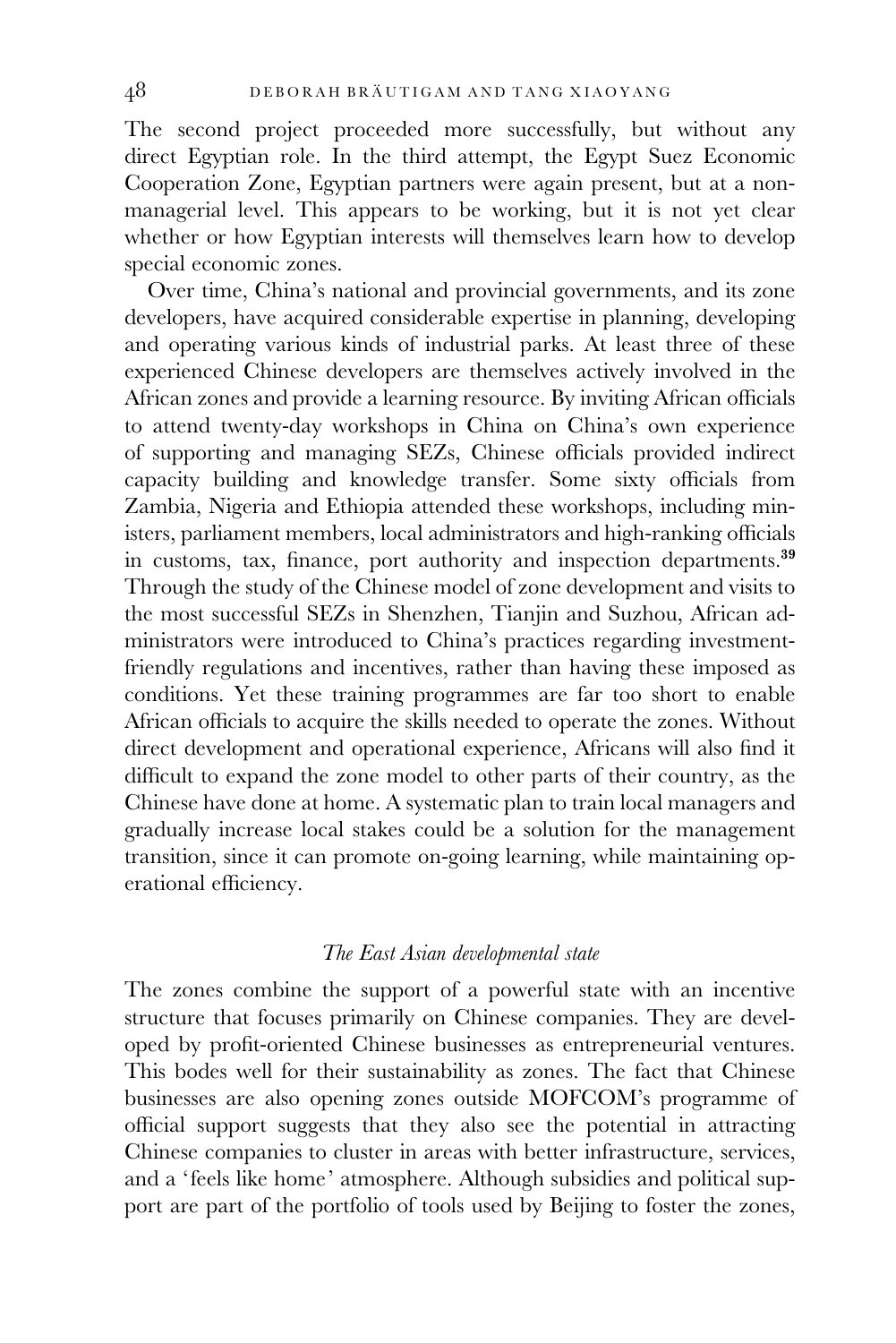business sustainability is slated to depend on performance, through profits and losses.

Thus, what we see in Africa is an extension of the economic and political model of the East Asian developmental state with its performance-based rewards and incentives (Bräutigam 2009: 25). If the zones are successful, the Chinese state will harvest a number of strategic benefits from the entrepreneurial activities. These include increased exports of machinery; a reduction of trade frictions (both through import substitution, as in Nigeria and Egypt, and through the fact that some exports to Europe and America formerly coming from China will now be produced in Africa); accelerated industrial restructuring in China; the growth of overseas markets; and an increase in ' soft power' from successful transfer of a key aspect of China's development model.

\* \* \*

Over the past decade, an economic renaissance has occurred across much of Africa. Demand from emerging markets such as China, India and Brazil for African commodities has pushed up prices, filling government coffers and boosting foreign exchange reserves. For this demand to translate into sustainable economic development and much-needed employment for urban youth, most African countries need to upgrade their infrastructure, and their industrial and service sectors. At the same time, China's own economic development is reaching a transition point. With labour costs rising along the coast, and a government intent on leaving behind the entry-level industries, entire industrial sectors in China are poised to move. Most will go elsewhere in Asia, and even to China's vast western region. But some will come to Africa, many to the overseas zones now being established by Chinese companies which anticipated this move.

Much remains to be learned about the extent to which these zones will promote 'mutual benefit' as promised by the Chinese. At the time of writing, the zones were in the initial stage of development, some (Ogun, Nigeria; Mauritius) had only just begun to clear the land. They offer promise for attracting China's mature industries to venture offshore to Africa to be closer to sources of raw materials and to an important \$50 billion market for Chinese products. They may yet serve to transfer technology and generate local employment. Yet as critics note, the zones could turn out to be primarily tools to advance Chinese interests, without many links to African development objectives. They also face the challenge that many similar attempts to construct special zones in African countries have failed.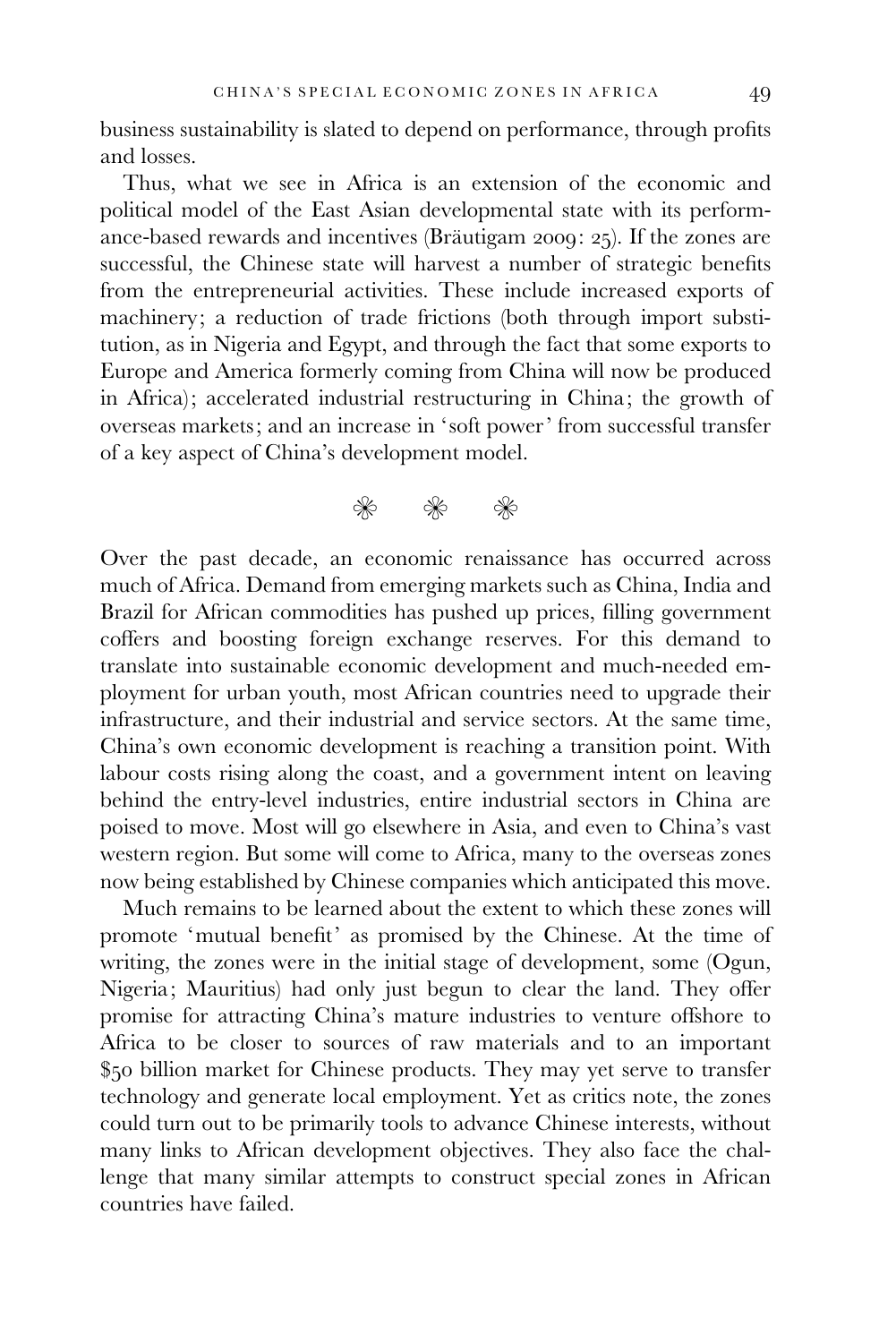Because the officially supported zones are part of the framework of pledges made at the Beijing FOCAC Summit in November 2006, it is politically important that at least three of the initial seven zones thrive. Which will thrive is not preordained. China's national and provincial governments do support the ventures, as noted above, but this support has limits. In the Mauritius case and, to a lesser extent, the Lekki zone in Nigeria, the Chinese government intervened at the request of concerned African governments but has apparently not itself proposed any conditions for zone restructuring. In keeping with its general principle of 'noninterference', Beijing has not put pressure on the governments where development has lagged (Ethiopia) or been suspended (Algeria), and where policies have not been as supportive of zone development. The state-owned China Africa Development Fund decided to invest in at least three of the zones. Yet even here the principles of profitability and business sustainability reign. CADF has been selective, carefully choosing the opportunities that look most promising in terms of returns for the Fund. These cases suggest that political interests have not overridden the market principles that are hoped to make the zones both dynamic and sustainable.

These zones are using an unprecedented business model in Africa. Although there are exceptions, most economic zones in Africa, especially sub-Saharan Africa, have historically been developed and operated by governments, and the results have often been disappointing (FIAS 2008: 31). In China's own zones, government agencies were also responsible for their development, with generally good results. However, the new Chinese zones in Africa are not being planned by government bureaucrats and given to Chinese firms to implement. Instead, they are designed and established by Chinese enterprises spontaneously according to their assessment of business feasibility. The Chinese zone developers are expected to bring future-oriented design, high-standard infrastructure and world-class professional management to help industrial investors survive the harsh market environment in Africa and facilitate their growth.

In some parts of Africa, clusters of dynamic industrial development have arisen spontaneously, as private initiatives. If the expectations for the Chinese-run zones are realised (and the jury is still out on this), these cooperation zones could form a synergistic third model, combining the market forces of existing clusters with the systematic organisation of the top-down model. If so, this would help the business sustainability of the zones. The scale and experience of the developers mean that they are less vulnerable, and better connected to networks of capital, ideas and support than Africa's existing clusters.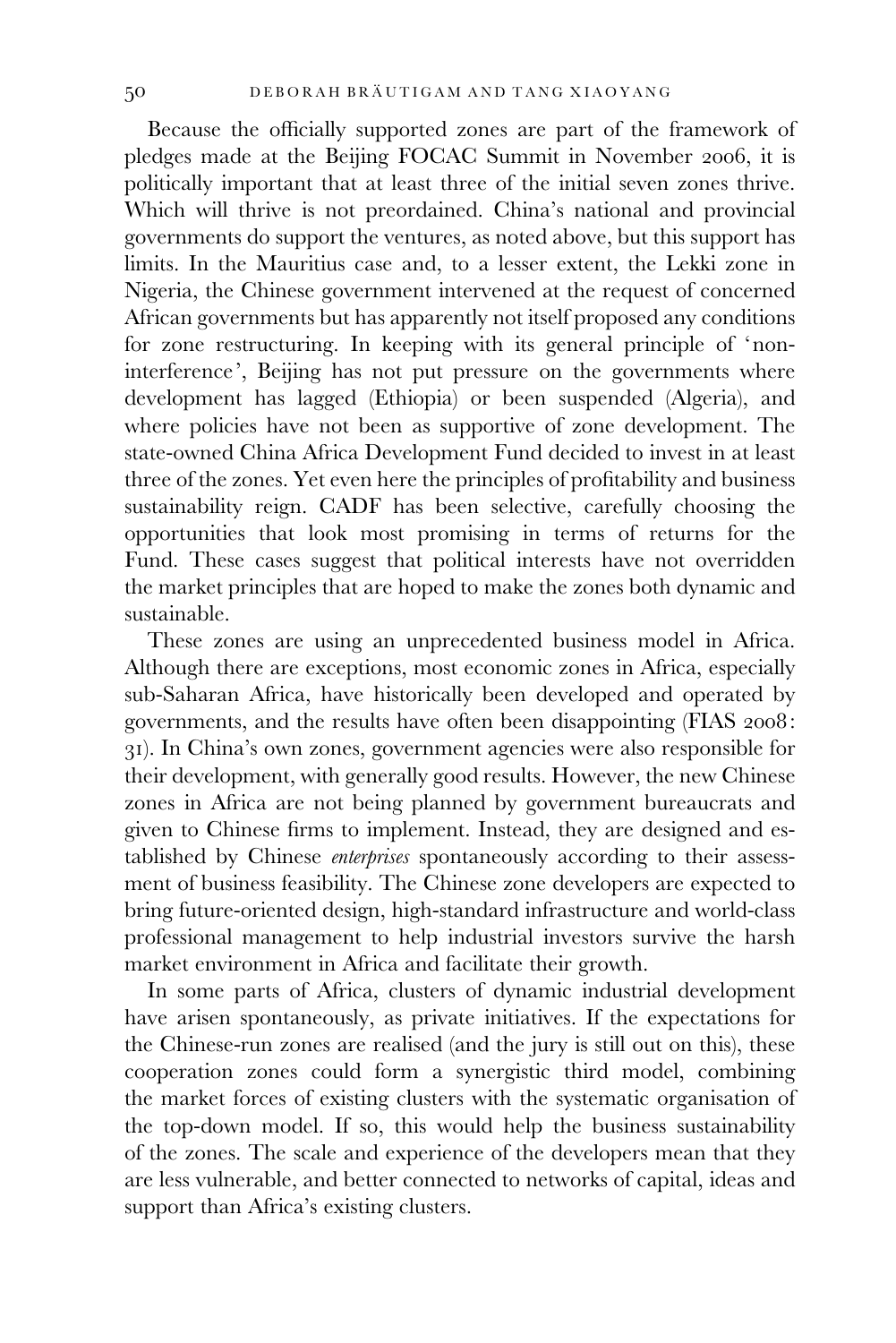These developments may yet come to naught, given the obstacles that have beset past efforts to develop economic zones in Africa. They face significant challenges of inclusion, communication, and integration with local economies. Yet the timing is right for some African countries to catch the new wave of investors coming out of China. If even some of these experiments lead to a genuine transfer of knowledge and opportunity from China to Africa, much as happened with Japan and south-east Asia in the 1970s and with Hong Kong and Mauritius in the 1980s, employment could see significant gains and, in some spots, long-delayed industrial transitions may yet be realised.

#### NOTES

1. All uses of the term 'Africa' in this article include North Africa.

2. For exceptions, see Bräutigam 2009; Davies 2008; Mthembu-Salter 2009.

3. 'Mature' industries are the opposite of 'emerging' or 'cutting-edge' industries. Garments and textiles, leather goods, simple plastic products are sub-sectors where few benefits can be gained from technological innovation and where competition is based more on costs. For an extended discussion of the push for restructuring in China, the link to China's overseas economic zones, and tools such as the China Africa Development Fund, see Bräutigam 2009: 89–100.

4. Interview with the manager of GAFI promotion centre, 3.6.2009.

5. http://www.kingce.com/show.asp?articleid=508. The developers of the Guoji zone in Sierra Leone also participated in the competitive tender for MOFCOM support but did not win.

6. These incentives were listed in a draft proposal, http://wuhan.customs.gov.cn/publish/ portal107/tab1656/module11265/info27660.htm, accessed 12.10.2009; http://www.wangchao.net.cn/ bbsdetail\_767922.html. The final list of incentives has not been released by the Chinese government.

7. http://www.stnn.cc/trade/200708/t20070831\_609308.html.

8. 'Opinions about promoting the construction of overseas economic cooperation zones (draft for comments)', summarised in: http://smw.xglzgs.gov.cn/swdt/swxx/4716.htm.

9. 'Chuanxin Hezuo Moshi, Kaifa Feizhou Ziyuan' [' Innovate cooperation model, develop Africa's resources'], July 2007, http://www.zccz.org.cn/pop/pop.asp?InfoID=181, accessed 3.11.2009; 'Dongfang Gongyeyuan, Kaipi Feizhou Taojinlu' ['Oriental Industrial Park, paving gold path in Africa'], 25.2.2008, Zhangjianggang Daily, http://www.zjgxw.cn/html/tebieguanzhu/20080225/ 63110.html, accessed 14.12.2009; Dongfang Gongyeyuan briefing 2008; 'Suyishi Jingwai Jingmao Hezuoqu 10 yue Jiepai' ['Suez Overseas Economic & Trade Cooperation Zone opening in October'], 23.2.2008, Jingji Cankao Daily, http://invest.people.com.cn/GB/75571/105500/8852019.html, accessed 14.12.2009.

10. Interviews with Lekki managers in Lagos and Chinese embassy in Abuja, June 2010. Mthembu-Salter (2009: 2) states that the Chinese government 'intervened and unilaterally restructured the Chinese consortium in CCECC's favour', but we were unable to confirm this.

11. The Chinese developer was expected to contribute Rs 100 million, or \$3.3 milllion, to the external infrastructure, while the government of Mauritius invested \$16 million to enlarge a reservoir and extend water lines to the Jinfei zone, Rs 170 million (\$5.6 million) to build a new link road, and additional sums to bring wastewater services, electricity and telecoms to the project site (Republic of Mauritius 2009).

12. Email communication with Thomas Farole, World Bank, September 2010.

13. Interview with a MOFCOM official, Beijing, November 2009.

14. Interview, GAFI official, Egypt, 7.11.2009.

15. In 2008, Egypt TEDA comprised TEDA Investment Holding (75%), ECCI (20%) and Suez International Cooperation Co. (5%). When CADF joined the project, it was through a new holding company, China-Africa TEDA Investment Co., in which CADF has 40% of the shares and TEDA has 60%. This holding company has the 75% of shares originally held by TEDA Investment Holding. Government of Egypt, 'Law of economic zones of a special nature', 2002, Chapter 2, p. 2. See also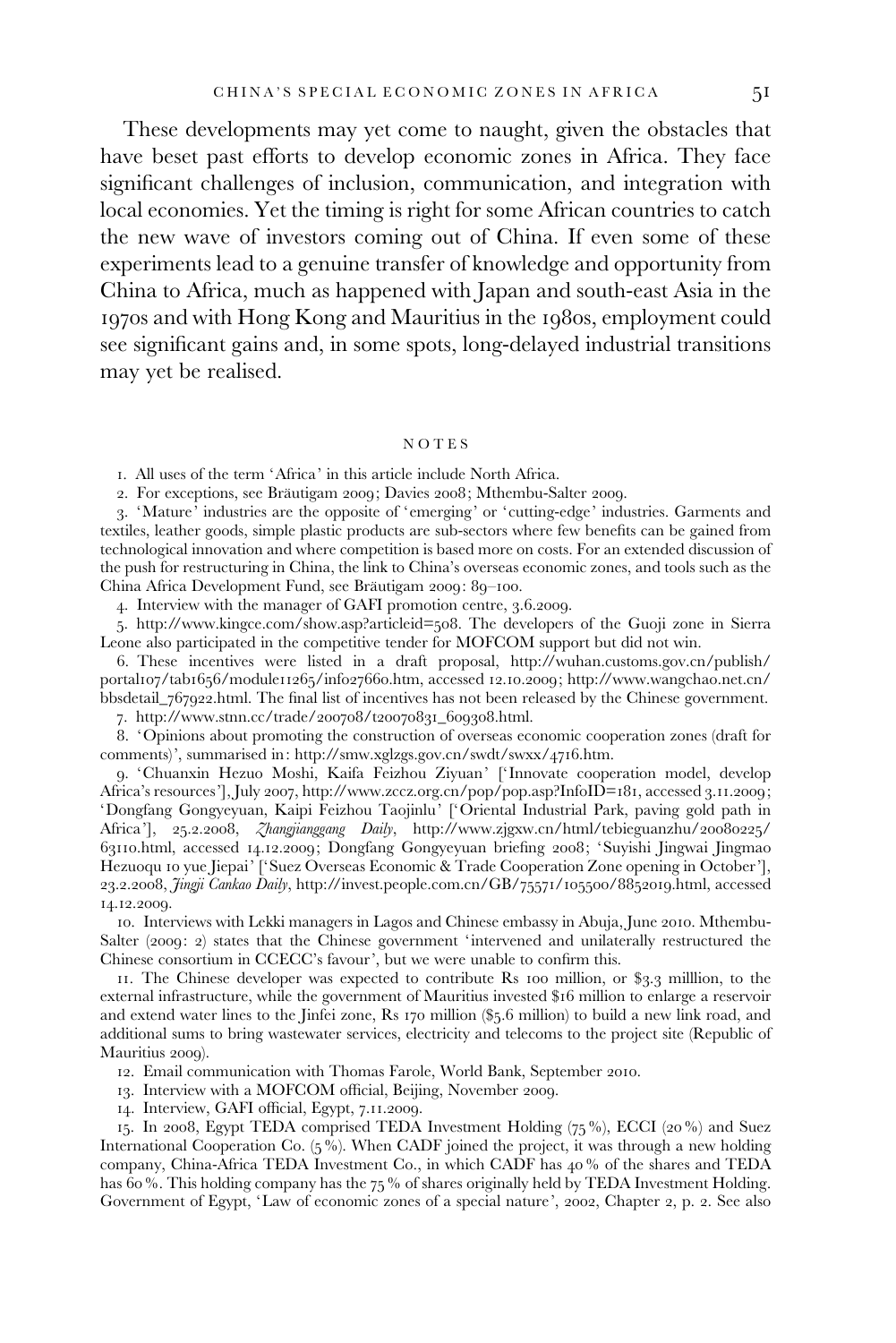http://suez.tjcoc.gov.cn/news\_display.asp?id=106&iid=%BA%CF%D7%F7%C7%F8%B6%AF% CC%AC and http://www.cceccbeyond.com.cn/news-show.asp?ID=279.

16. Interview, vice-director of the Suez Teda Zone, Egypt Suez Zone, 9.6.2009.

17. http://tianjin.chinadaily.com.cn/m/tianjin/e/2009-11/09/content\_8934405.htm; http://invest. people.com.cn/GB/75571/105500/8852019.html.

18. Interviews with Egypt GAFI official, 3.6.2009 and 7.11.2009, Egypt; and with management of Egypt TEDA, 9.6.2009, Suez City, Egypt.

19. Interview, vice-director of the Suez Teda Zone, Egypt Suez Zone, 9.6.2009.

20. Interview with GAFI official, Egypt, 7.11.2009.

21. Interview with GAFI official, Egypt, June 2009.

22. Interview, Minister of Finance, Port Louis, Mauritius, July 2008.

23. An official from Zambia questioned this news report, pointing out that the MFEZ policy requires all zones in Zambia to be open to all investors who meet the minimum investment requirements. Email correspondence with Shadreck Saili, Zambia Development Agency, 2.2.2010.

24. http://www.mofcom.gov.cn/aarticle/o/dh/200712/20071205290608.html

25. Interview with MOFCOM official, Beijing, November 2009.

26. Interview, vice-director of the Suez Teda Zone, Egypt Suez Zone, 9.6.2009

27. Interview, representative of CCECC-Beyond, Beijing, November 2009.

28. Interview, GAFI official, Egypt, November 2009.

29. Estimates for Egypt and Ethiopia are based on field visits by one of the authors in June 2009.

30. Zambia information courtesy of email communication, Dan Haglund, University of Bath, 10.12.2009.

31. A Nigerian official reported to the authors that the Chinese had been asked to send some of their construction workforce of about 200 back to China, and hire Nigerians. Telephone interview, Lekki Worldwide Investment official, Lagos, 14.12.2009.

32. Interview, Lekki zone representative, Beijing, 27.11.2009; see also 'Weida de Kaituo – Laiji Zimaoqu Jianshe Jishi' ['Great exploration – reporting the construction of Lekki Free Trade Zone'], 12.9.2008, Lekki Free Trade Zone Website, http://lekki.jndz.gov.cn/Lekki\_News\_Show\_55.html, accessed 14.12.2009.

33. Interview, Board of Investment, government of Mauritius, Port Louis, 24.6.2008.

34. Government of Mauritius, 'Digest of labour statistics 2008', Central Statistics Office; Government of Mauritius, Ministry of Labour, Industrial Relations, and Employment, https:// www.gov.mu/lmisweb/downloads/dec08/tab19.xls, accessed 12.10.2009.

35. 'Zhongguo Kaifa Feizhou Yinqi Zhengyi', 8.4.2010, http://www.infzm.com/content/43550.

36. See, for example, 'Zone de coopération économique Jinfei s'éveille', L'Express (Port Louis), 1.11.2009.

37. Telephone interview, Nigerian official, Lekki Worldwide Investments, Lagos, Nigeria, 14.12.2009.

38. Ibid.

39. 'Xinguang Shenban de Shoujie Niriliya Ziyoumaoyiqu Guanli Yanxiuban Qude Chenggong' ['The first Nigeria Free Trade Zone management seminar hosted by Xinguang International achieved success'], 24.10.2008, Guangdong Provincial Government website, http://www.gdgz.gov.cn/ssqydt/ news.do?keyId*=*402882851c7b3a89011d23a9a6570112, accessed 14.12.2009; 'Zhongguo Kaifaqu Zhengce Yantaoban Shunli Jiesu' ['China Development Zone policy seminar successfully ended'], 7.7.2009, Department of Commerce of Jiangsu Province, http://www.jsdoftec.gov.cn/NewsDetail. asp?NewsID=23671, accessed 14.12.2009.

#### REFERENCES

Bo Xilai. 2006. 'Sannian zhihou jianshe 3 dao 5 ge jingji maoyi hezuo qu' ['Construct 3–5 economic cooperation zones within three years'], interview transcript, China Central Television, 13.11.2006, available at: http://news.sina.com.cn/c/2006-11-13/101611498965.shtml, accessed 16.5.2010.

Brautigam, D. 1997. 'Substituting for the state: institutions and industrialization in eastern Nigeria', World Development 25, 7: 1063-80.

Brautigam, D. 2009. The Dragon's Gift: the real story of China in Africa. Oxford University Press.

China Africa Development Fund (CADF). 2009. Promotional booklet distributed at the Forum on China Africa Cooperation, Sharm el-Sheikh, Egypt, 5.11.2009.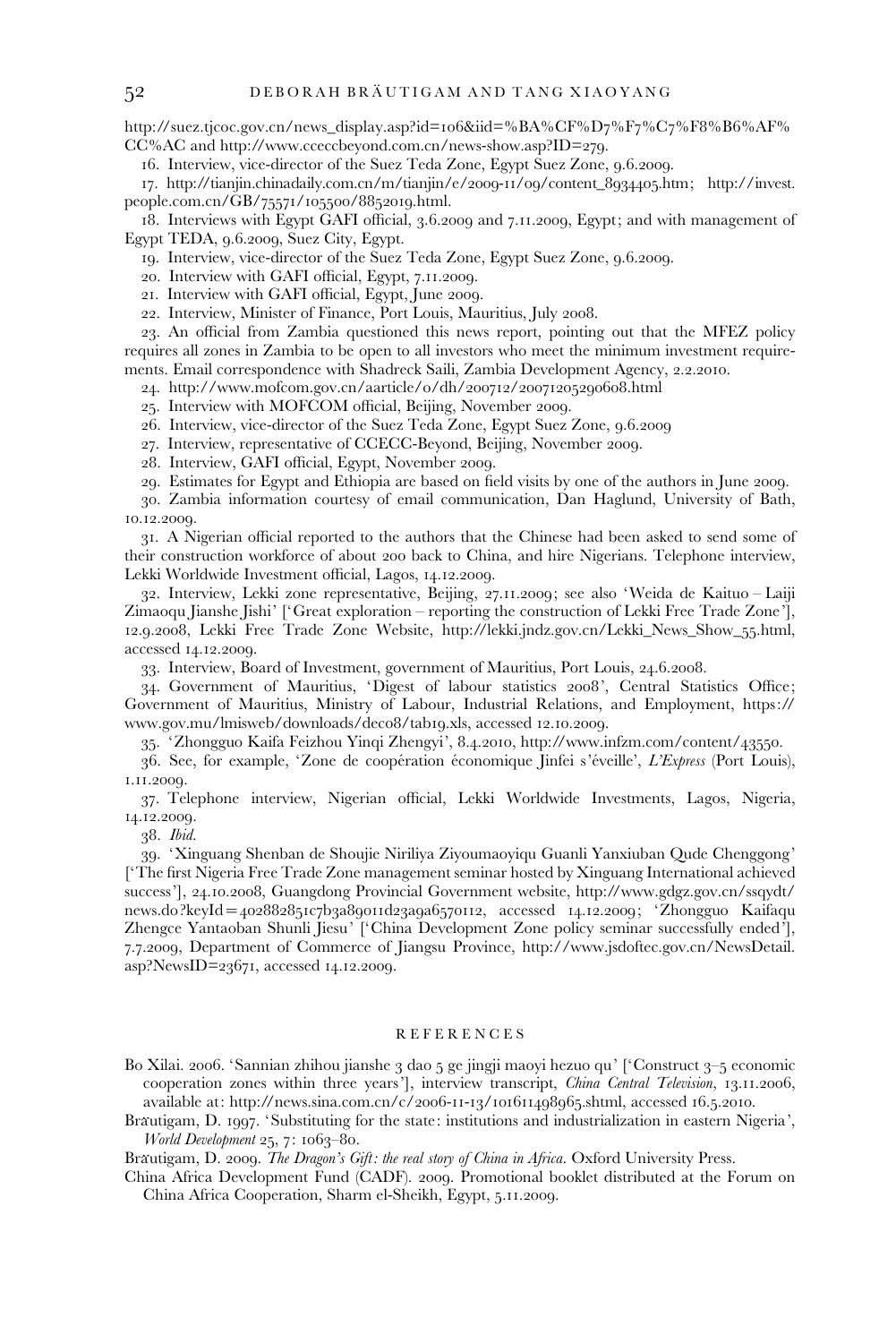- China Daily. 2009. Available at: http://www.chinadaily.com.cn/china/2009-02/18/content\_ 7486395.htm, 18.2.2009.
- China Nonferrous Metal Mining (Group) Co. Ltd. (CNMC) & China Association of Development Zones. 2007. Master Plan for the Zambia–China Economic and Trade Cooperation Zone. Beijing: CNMC.
- Cling, J.-P. & G. Letilly. 2001. 'Export processing zones: a threatened instrument for global economy insertion?', DIAL/Unite de Recherche CIPRE Document de Travail DT/2001/17, available at: http://www.dial.prd.fr/dial\_publications/PDF/Doc\_travail/2001-17.pdf.
- Davies, M. J. 2008. 'Special Economic Zones: China's developmental model comes to Africa', in R. I. Rotberg, ed. China into Africa: trade, aid and influence. Washington, DC: Brookings, 137–54.
- Foreign Investment Advisory Service (FIAS). 2008. Special Economic Zones: performance, lessons, learning, and implications for zone development. Washington, DC: World Bank.
- Forum on China-Africa Cooperation (FOCAC). 2009. 'Forum on China-Africa Cooperation Sharm El Sheikh Action Plan (2010–2012)', available at: http://www.focac.org/eng/dsjbzjhy/hywj/ t626387.htm, accessed August 2010.
- Gayan, A. 2008. 'Tianli: danger pour notre securité', L'Express (Port Louis) 18.2.2008.
- General Authority for Investment (GAFI). 2009. *Invest in Egypt*. Cairo: Ministry of Investment.
- Gong, Peixing. 1999. 'Suzhou Gongyeyuan Jiang Jingxing Suoyouquan Chongzu' ['Suzhou Industrial Park to restructure ownership'], China News, available at: news.sina.com.cn/china/1999- 8-24/8666.html, accessed 16.5.2010.
- Gong, Peixing. 2008. 'Wuxi Xinjiapo Gongyeyuan Fazhan Lujing de Qishi' ['Lessons from Wuxi Singapore Industrial Park's development path'], Wuxi Focus 11.7.2008, available at: http:// bbs.thmz.com/read-htm-tid-779111.html, accessed 16.5.2010.
- Graham, E. 2004. 'Do export processing zones attract FDI and its benefits? The experience from China', International Economics and Economic Policy 1: 87–103.
- Haglund, D. 2009. 'In it for the long term? Governance and learning among Chinese investors in Zambia's copper sector', China Quarterly 199: 627–46.
- Henan Guoji Group. 2009. 'Shiye Gongsi yu Zhongfei Jijin Qianyue Chenggong' [' Industrial company signed contract with CADF'], 16.6.2009, available at: http://www.guoji.com.cn/news/ ?id=297, accessed 20.4.2009.
- Knoth, C. 2000. 'Special Economic Zones and economic transformation: the case of China', Doctoral dissertation, University of Konstanz.
- Koolomuth, H. 2010. 'Zone Economique Jinfei: ou` en sont les travaux?', L'Express (Port Louis), 16.3.2010.
- Lee, Ching Kwan. 2009. 'Raw encounters: Chinese managers, African workers and the politics of casualization in Africa's Chinese enclaves', in J. Strauss & M. Saavedra, eds. China and Africa: emerging patterns in globalisation and development. Cambridge University Press, 97–116.
- Lusaka Times. 2008. 'Zambia, China to sign tax-free zone deal', 5.3.2008.
- Madani, D. 1999. 'A review of the role and impact of export processing zones', World Bank Development Research Group Policy Research working paper 2238, Washington, DC: World Bank.
- Meagher, K. 2010. Identity Networks: social networks & the informal economy in Nigeria. New York: Boydell & Brewer.
- Ministry of Commerce, People's Republic of China [MOFCOM]. 2009. China Commerce Yearbook 2009. Beijing: Ministry of Commerce.
- Marysse, S. & S. Geenen. 2009. 'Win-win or unequal exchange ? The case of the Sino-Congolese cooperation agreements', Journal of Modern African Studies 47, 3: 371–96.
- Mthembu-Salter, G. 2009. 'Chinese investment in African free trade zones: lessons from the Nigerian experience', South Africa Institute of International Affairs, Policy Briefing 10, China in Africa Project.
- People's Daily. 2010. 'Shangwu Buzhang Chen Deming: Zhize Zhongguo Lueduo Feizhou Ziyuan Xi Wumie' ['Commerce minister Chen Deming: blaming China for exploiting Africa's resources is slander'], 10.1.2010, available at: http://www.ah.xinhuanet.com/news/2010-01/20/content\_ 18812473.htm, accessed 16.5.2010.
- Republic of Mauritius. 2009. ' JinFei Project: infrastructure works, terms & conditions of agreement', Parliamentary Debates No. 25 of 2009, 20.10.2009.
- Southern Weekly. 2010. 'Accusation of ''China looting resources'' groundless', an interview with Chinese ambassador to Zambia, 8.4.2010, translated and posted at the website of the Forum on China Africa Cooperation (FOCAC), http://www.focac.org/eng/jlydh/sjzs/t679463.htm, accessed 4.5.2010.